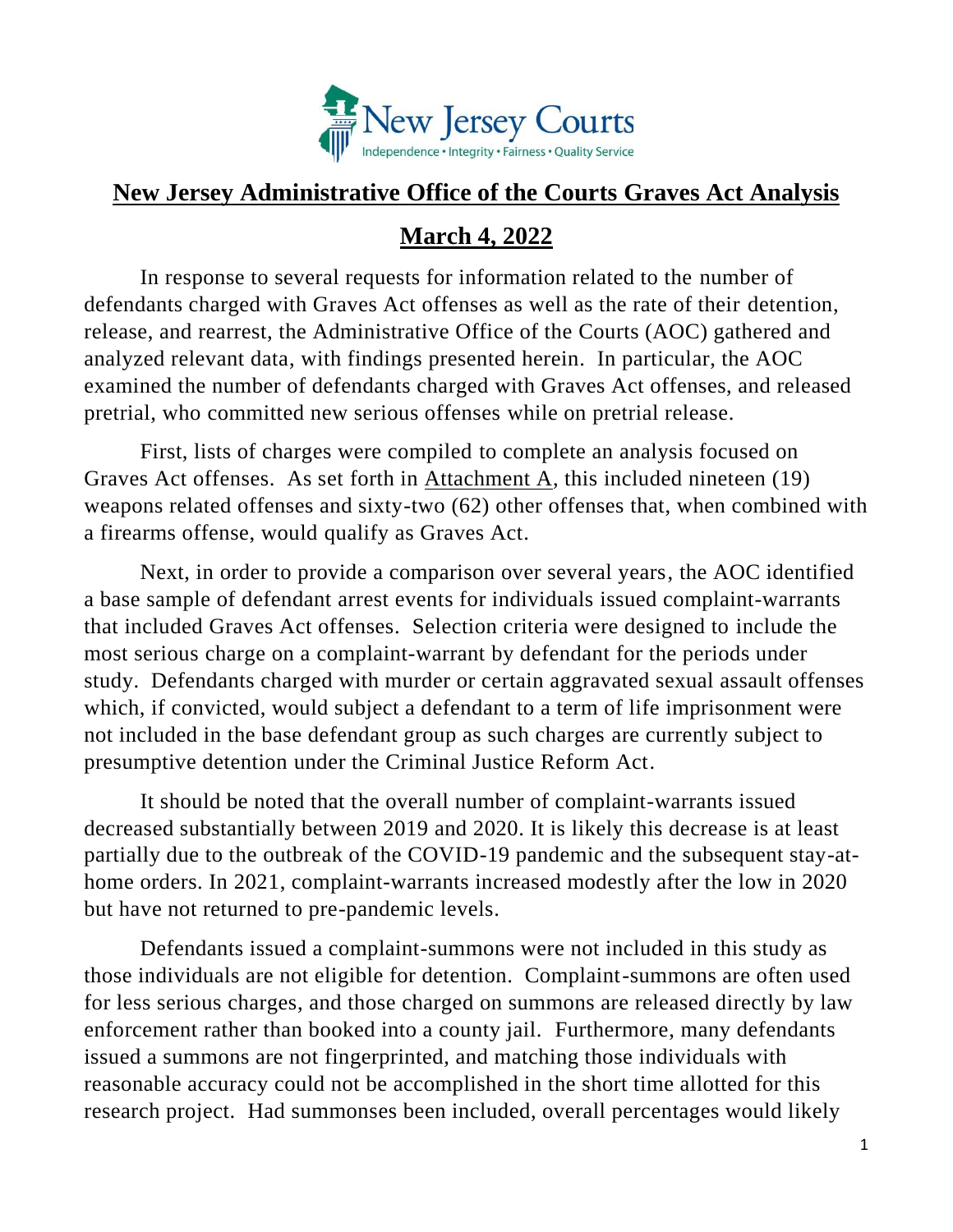have decreased based on a larger overall total population of complaints against which to calculate all percentages.

To compare activity pre-pandemic to the current year, a review was then conducted using data from 2018 through 2021. The base period studied is January 1<sup>st</sup> through June 30<sup>th</sup> of each year, with a follow-up until the case was disposed or through January  $31<sup>st</sup>$  of the next year, whichever occurred first. This allows for a consistent comparison of the most recently available data (2021) to prior years.

Finally, a second charge list was compiled to complete a rearrest analysis focused on certain serious offenses charged on a complaint-warrant. Attachment B identifies these crimes, which were categorized into several groups of offenses: 1) charges subject to a term of life imprisonment; 2) serious violent and serious Graves Act / weapons charges; 3) No Early Release Act (NERA) charges; 4) lesser Graves Act / weapons charges; and 5) other Graves Act charges. Again, selection criteria were designed to select the most serious charge on a complaint-warrant by defendant for the periods under study. Complaint-summonses were not included in this rearrest analysis.

#### **Defendants Issued Complaint-Warrants that Include Graves Act Offenses**

For the January through June time periods studied, the number of defendants charged on complaint-warrants with offenses that would qualify as Graves Act has ranged from 1,683 in 2018 to 1,899 in 2021. Approximately 70% of these individuals were black, while close to 25% were white. (See Fig.1)

By comparison, the number of defendants charged on complaint-warrants with other non-Graves offenses in the same time periods has ranged from 13,088 to 18,862. Approximately 50% of these individuals were black, while approximately 45% were white. (See Fig.2)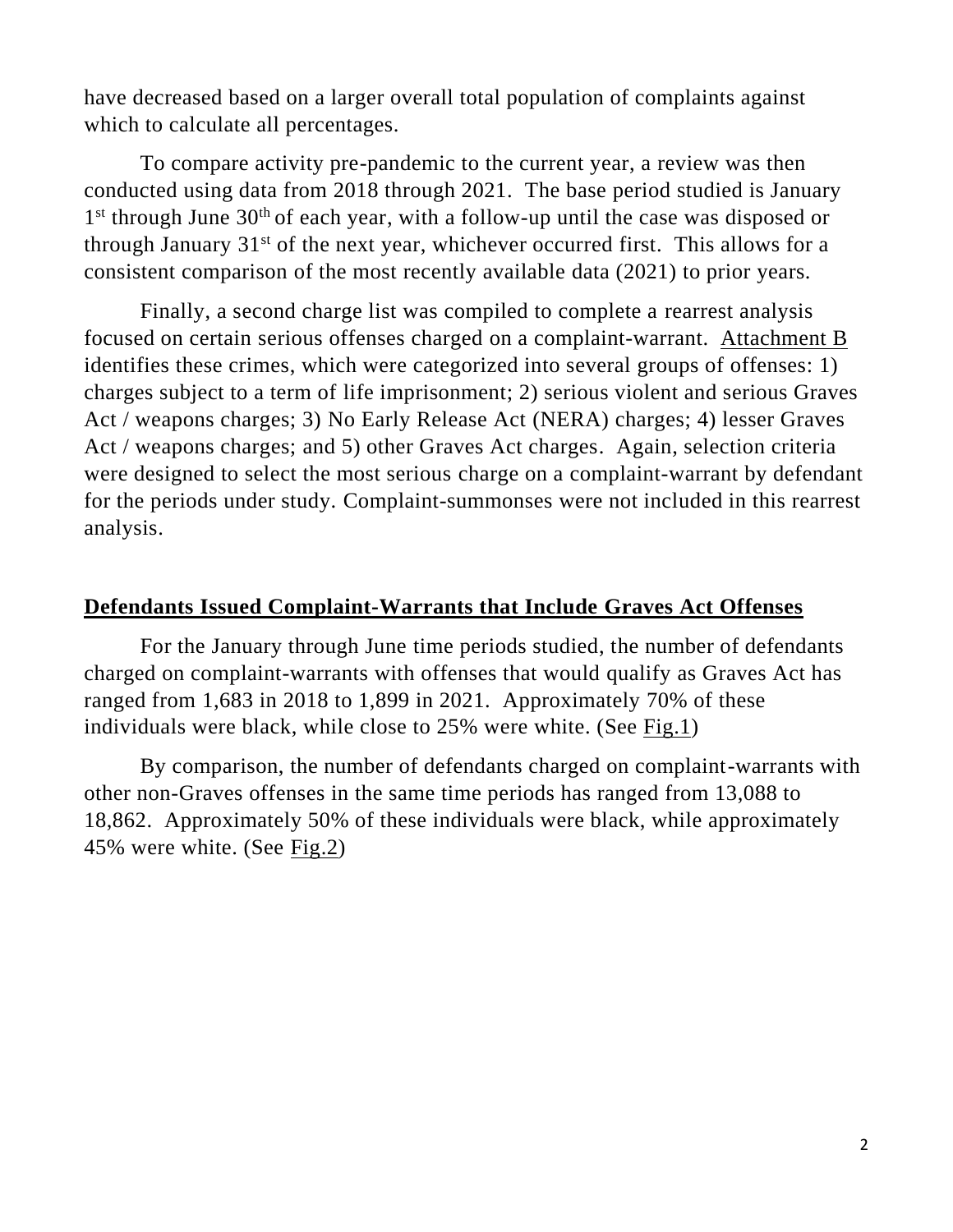#### **Fig. 1**



**Defendants Issued Complaint- Warrants with Graves Act Offenses**

Note: Includes defendants that were detained and defendants that were released.



**Defendants Issued Complaint- Warrants with Non-Graves Act Offenses**

**Fig.2**

Note: Includes defendants that were detained and defendants that were released.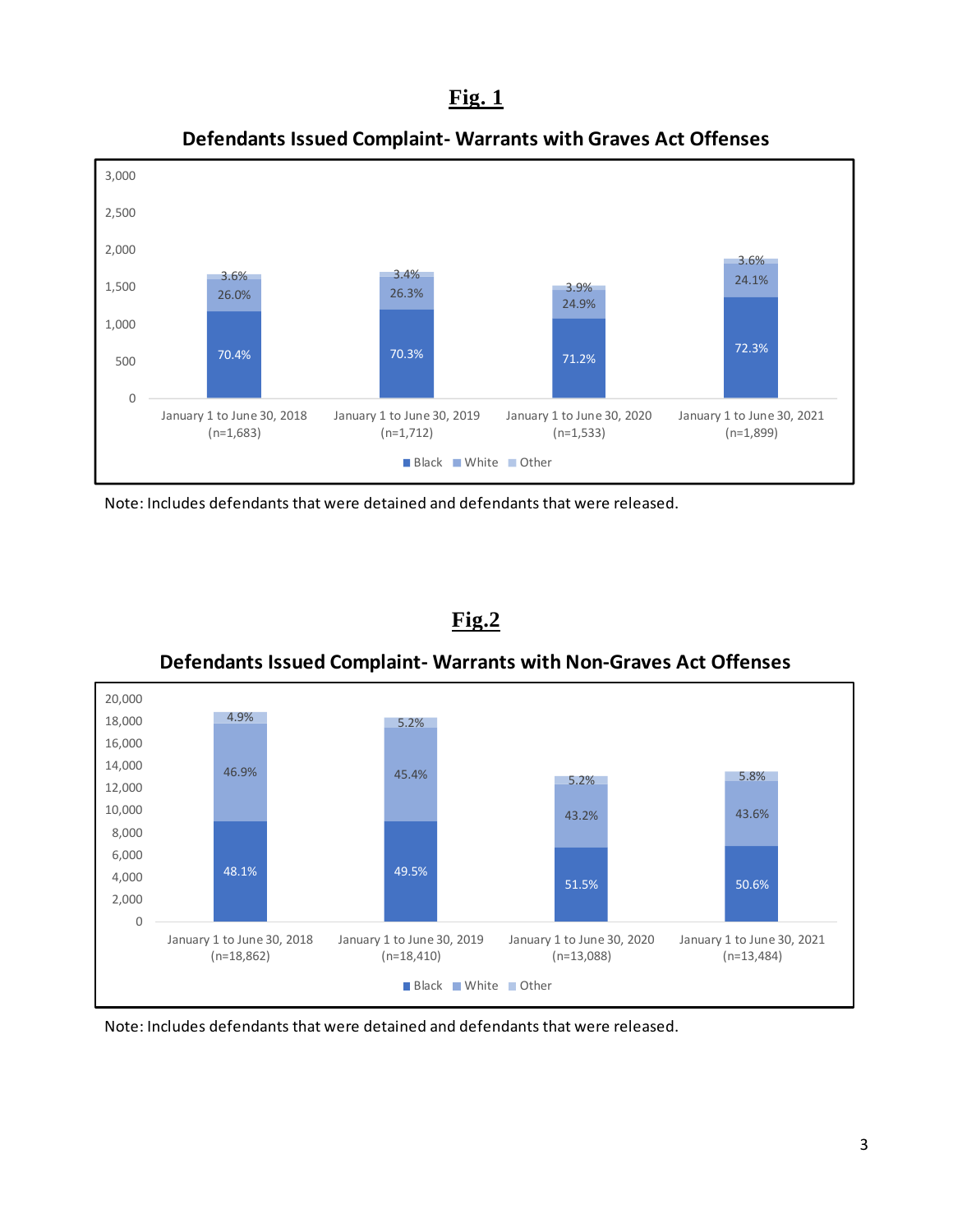## **Detention Rates for Defendants Charged with Graves Act Offenses**

To evaluate risk, trial judges in New Jersey consider a Public Safety Assessment (PSA) prepared for each defendant, which evaluates the circumstances of the current offense and the defendant's criminal history, among other things. Judges also consider any detention motions filed by a prosecutor, the arguments presented by the defense, and the recommendation of a Pretrial Services officer, which is based on the existing Decision Making Framework (DMF).<sup>1</sup>

The Framework is not static and has been modified in the area of gun violence in particular. After reviewing data in mid-2017, the Supreme Court specifically addressed Graves Act and weapons charges by way of the DMF. Since then, defendants accused of more serious gun charges automatically receive a "no release recommendation" from Pretrial Services; those charged with lesser weapons offenses may be recommended for release, but at an increased level of monitoring.

After the Framework was changed, the Attorney General in 2017 revised guidance to prosecutors related to the filing of a motion for detention. That guidance created a presumption that prosecutors file for detention for Graves Act offenses, certain persons offenses, and  $2<sup>nd</sup>$  degree eluding cases.<sup>2</sup>

The AOC has analyzed both the rate of detention motion filings and the rate of detention for defendants charged with Graves Act offenses. For detention motions filed, available data are limited to 2020 and 2021 as system changes to capture and connect such data were not implemented until 2019. For the number of defendants detained, data is available from 2018 to 2021 and is presented below.

From January through June 2020, prosecutors filed detention motions in 81.7% of matters where the defendant was charged with Graves Act offenses as compared to 39% of other non-Graves matters. Similarly, from January through June 2021, prosecutors filed detention motions in 79.4% of matters where the defendant was charged with Graves Act offenses as compared to 38% of other non-Graves matters. (See Fig.3)

Judges detain defendants charged with Graves Act offenses at more than twice the rate of other defendants. More particularly for the  $2018 - 2021$  time period studied, judges detained from 39.3% to 48.8% of defendants charged with Graves

<sup>&</sup>lt;sup>1</sup> The Pretrial Release Recommendation Decision Making Framework - [decmakframwork.pdf \(njcourts.gov\)](https://www.njcourts.gov/courts/assets/criminal/decmakframwork.pdf?c=tyM)

<sup>2</sup> Attorney General Law Enforcement Directive NO. 2016-6 v.2.0, Modification of Directive Establishing Interim Policies, Practices, and Procedures to Implement Criminal Justice Reform Pursuant to P.L. 2014, c. 31, p. 61 (May 24, 2017).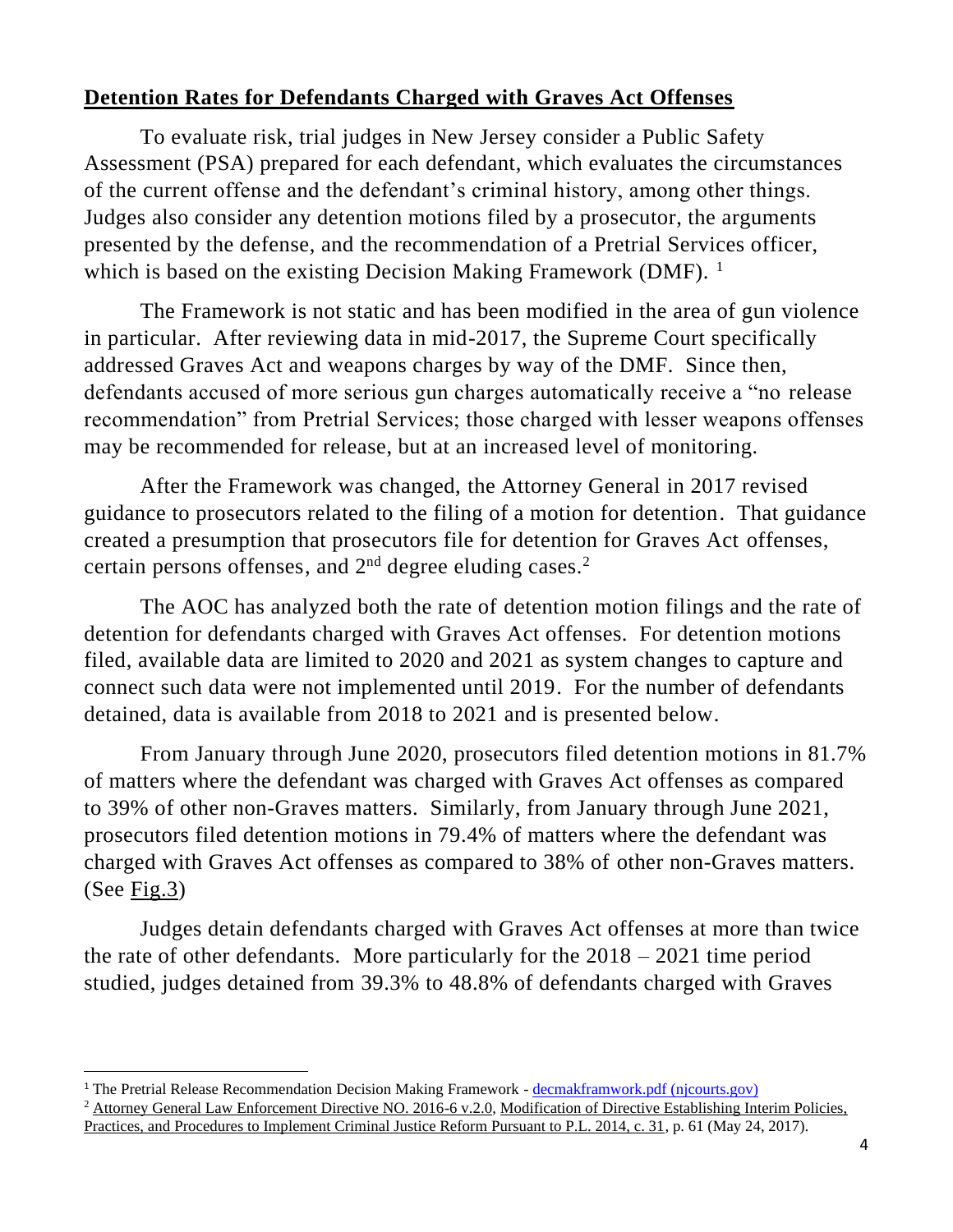Act offenses. By contrast, judges detained from 14.9% to 16.1% of all other defendants charged on a complaint warrant. (See Fig.4)



#### **Fig.3**

**Percent of Defendants with Detention Motions Filed by Prosecutors** 

|--|

**Percent of Defendants with Complaint-Warrants Detained**

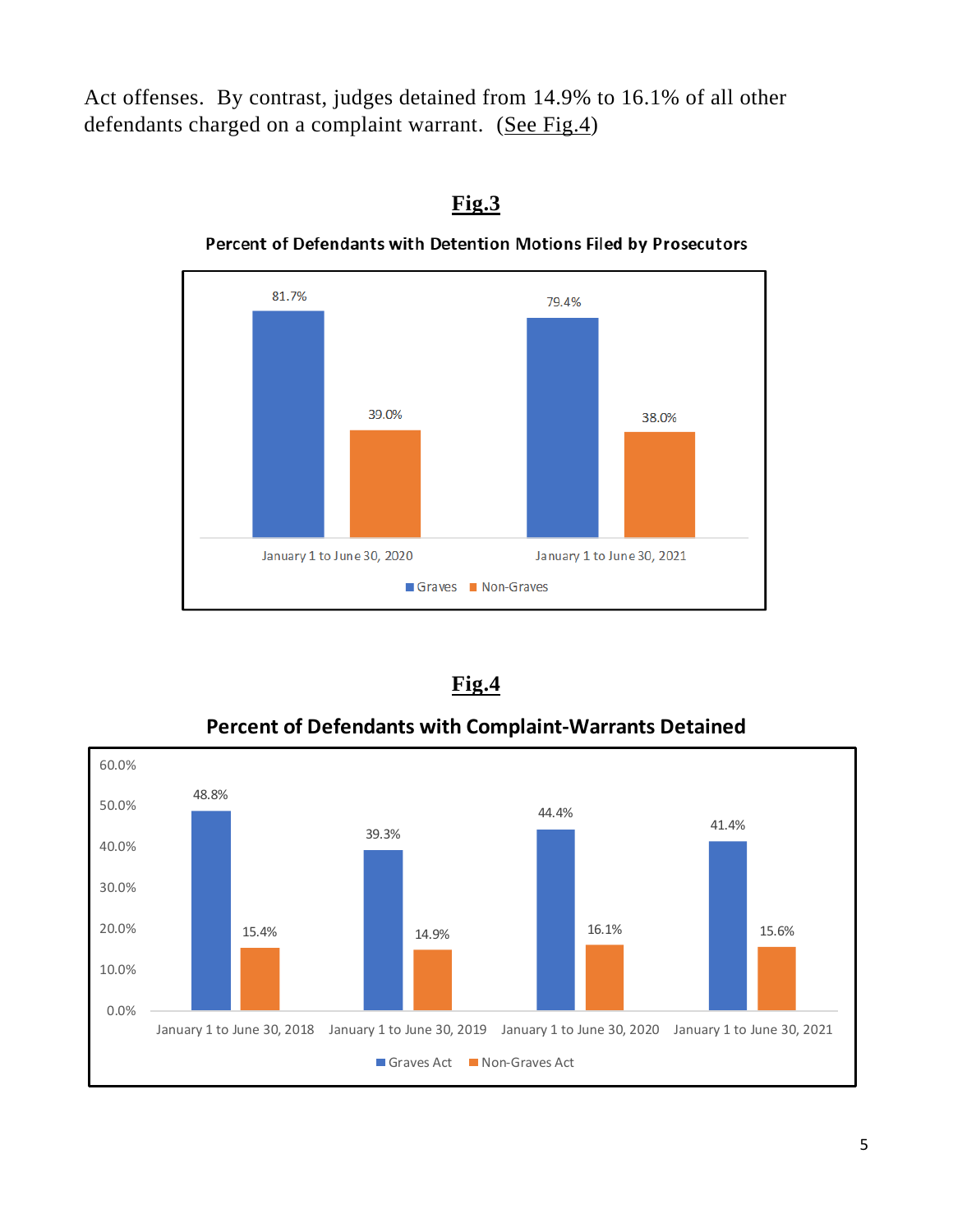In summary, the number of defendants charged on a complaint-warrant with Graves Act offenses then subsequently detained or released are as follows:

- January June 2018 1,683 defendants charged with Graves Act offenses
	- o 822 were detained
	- o 861 were released
- January June 2019 1,712 defendants charged with Graves Act offenses o 672 were detained
	- o 1,040 were released
- January June 2020 1,533 defendants charged with Graves Act offenses
	- o 681 were detained
	- o 852 were released
- January June 2021 1,899 defendants charged with Graves Act offenses
	- o 787 were detained
	- o 1,112 were released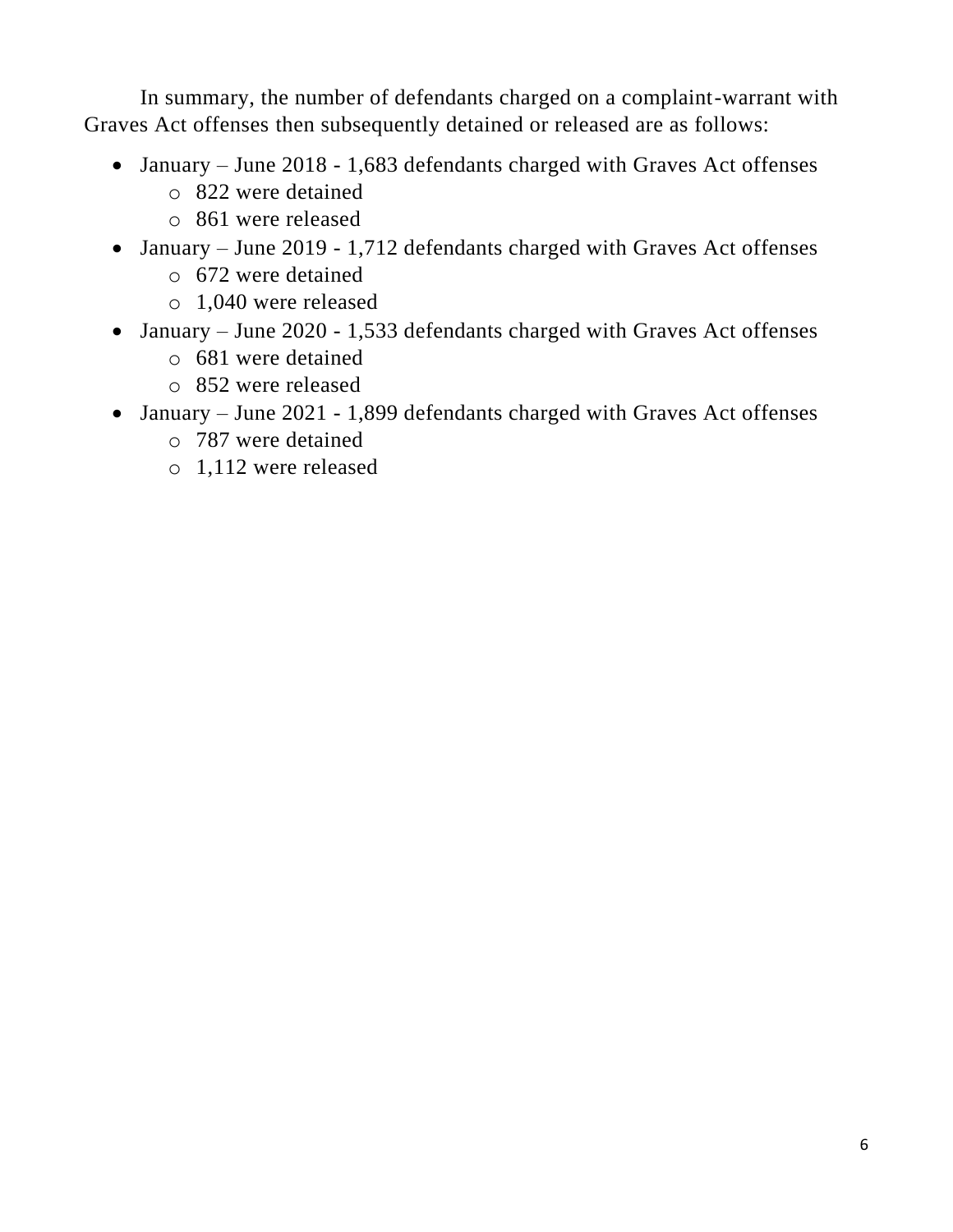Over 75% of individuals charged with Graves Act offenses and then detained were black, while approximately 20% were white. (See Fig.5) By comparison, over 50% of individuals charged with other non-Graves offenses and then detained were black, while approximately 40% were white. (See Fig.6)



**Fig.5**

**Graves Act Defendants with Complaint-Warrants Detained**

|--|

**Non-Graves Act Defendants with Complaint-Warrants Detained** 

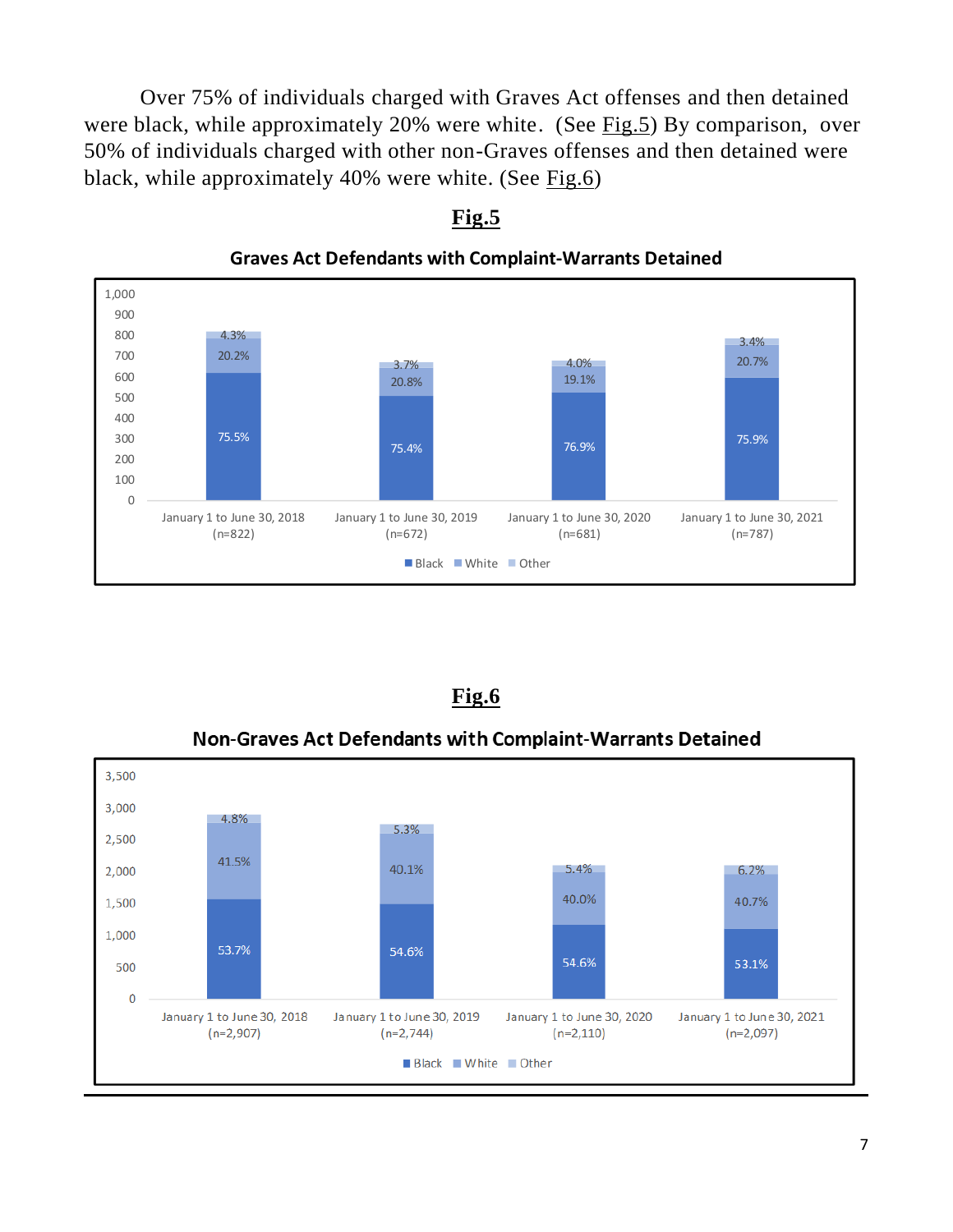#### **Complaint-Warrant Rearrest Rates for Serious Life Imprisonment, No Early Release, Graves Act, or Lesser Gun Offenses**

The AOC next analyzed rearrests of those defendants charged by way of a complaint-warrant for Graves Act offenses who were then released. Specifically, the AOC determined the percentage of those defendants rearrested on complaintwarrants that included serious matters as follows: 1) offenses subject to a term of life imprisonment; 2) serious violent and serious Graves Act offenses; 3) No Early Release Act (NERA) offenses; 4) lesser Graves Act / weapons offenses; and 5) other Graves Act offenses. The full list of charges analyzed has been provided as Attachment B.

The data set forth in Fig.7 reveal that, for defendants charged on a complaintwarrant with certain Graves Act offenses who were released and then charged on a subsequent complaint-warrant:

- $\geq 0.2\%$  to 1.5% included offenses subject to a term of life imprisonment
- $\geq$  2.5% to 4.1% included serious charges or serious Graves/weapons offenses
- $\triangleright$  less than 2% included NERA offenses
- $\geq 1.6\%$  to 3.2% included lesser Graves Act or lesser weapons offenses
- $\geq 0.5\%$  to 1.6% included other Graves Act offenses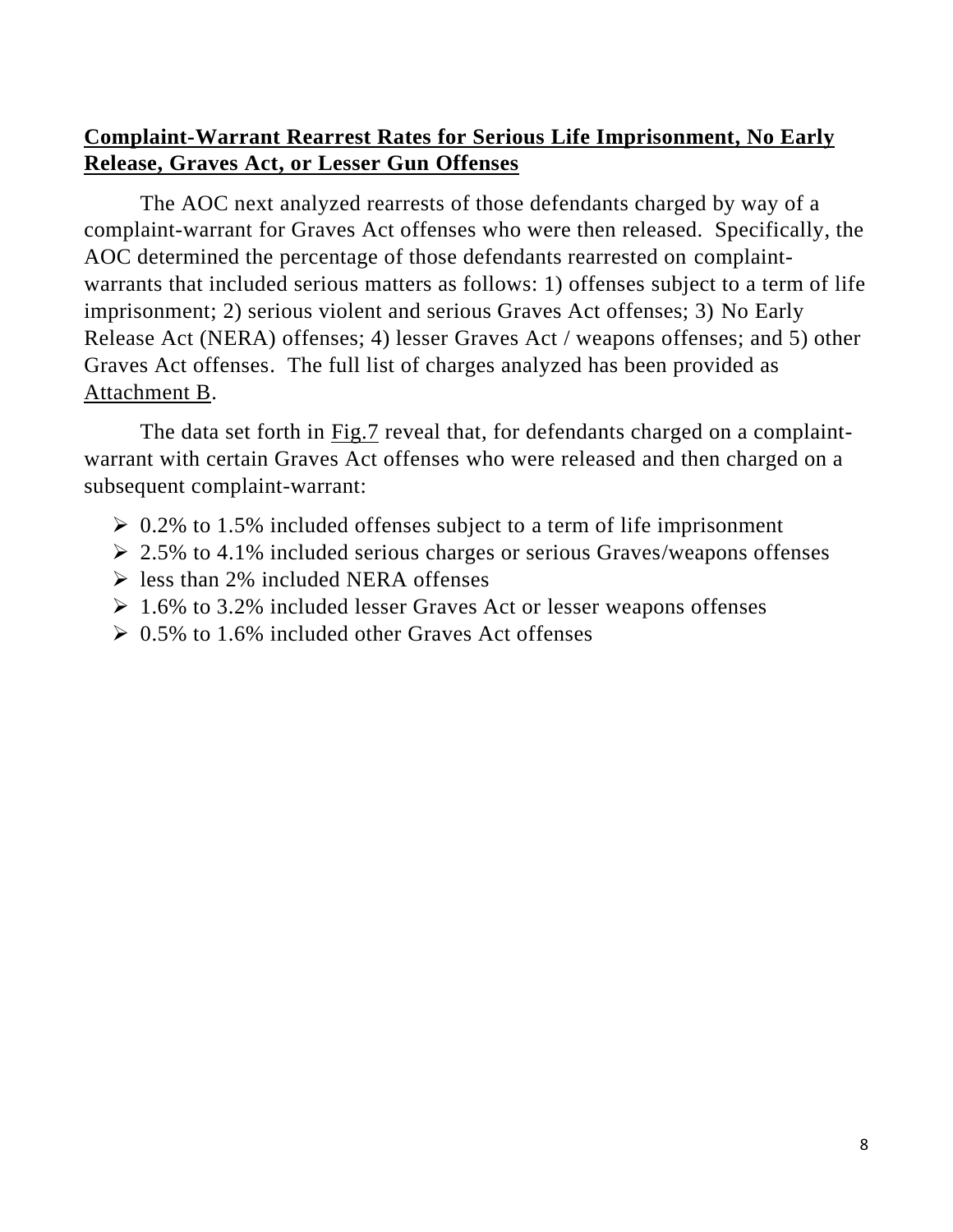#### **Fig.7**





Note: Each bar provides the number rearrested and the percentage released that was rearrested.

Taken together, the percentage of defendants initially charged on a complaintwarrant with certain Graves Act offenses who were then released had a rearrest rate on a complaint-warrant that ranged from 7.0% to 11.0% for the charges identified in Attachment B.

By comparison, as detailed in Fig.8, for defendants initially charged on a complaint-warrant with no offenses subject to the Graves Act who were subsequently released and then charged on a subsequent complaint-warrant:

- $\geq 0.2\%$  to 0.5% included offenses subject to a term of life imprisonment
- $\geq 1.2\%$  to 1.5% included serious charges or serious Graves/weapons offenses
- $\geq 2.0\%$  to 2.6% included NERA offenses
- $\geq 0.3\%$  to 0.7% included lesser Graves Act or lesser weapons offenses
- $\geq 1.8\%$  to 2.6% included other Graves Act offenses

These categories taken together, the percentage of rearrest on a complaintwarrant for those defendants initially charged on a complaint-warrant that did not include Graves Act offenses ranged from 5.7% to 7.4% for the charges identified in Attachment B.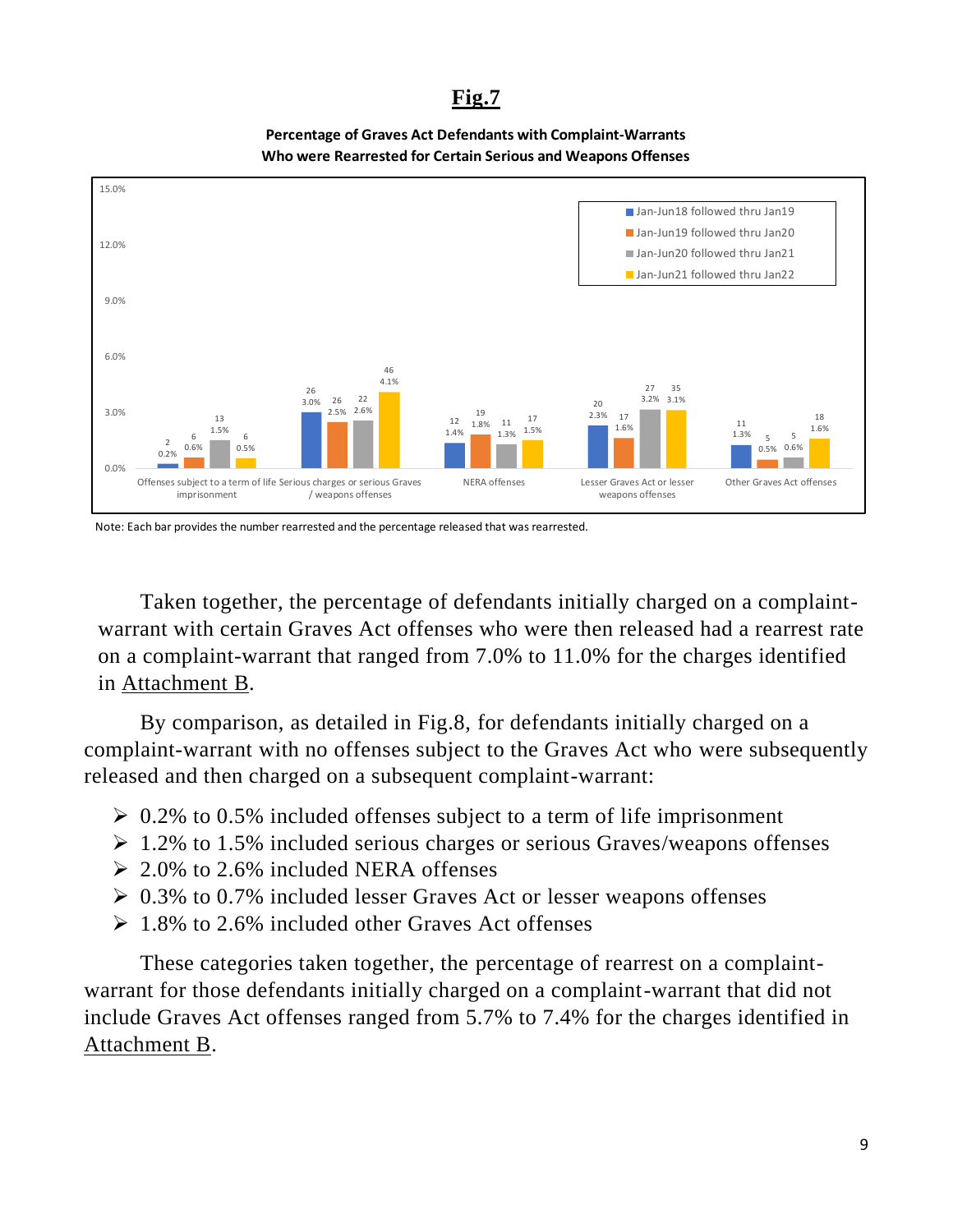#### **Fig.8**





Note: Each bar provides the number rearrested and the percentage released that was rearrested.

#### **Conclusions**

Data reveals that judges in New Jersey are exercising their discretion to detain high-risk defendants and also release lower-risk defendants on non-monetary conditions. The greater the risk, the greater the rate of detention. Defendants charged with Graves Act offenses have been detained at more than twice the rate of other defendants charged on a complaint-warrant.

Moreover, the data reveals that, for defendants charged during the period January through June 2021 and followed until January 2022, about 11% of the 1,112 defendants initially charged by way of a complaint-warrant with a Graves Act offense were later rearrested for a serious or weapons related offense set forth in Attachment B.

As a result, if the Criminal Justice Reform Act provided that all defendants charged with Graves Act offenses were subject to a rebuttable presumption of detention, one could reasonably expect the following outcome based on recent data:

\*a substantially higher number of defendants would be detained pretrial -- as much as double the current rate of 39 to 48 percent of defendants charged with Graves Act offenses;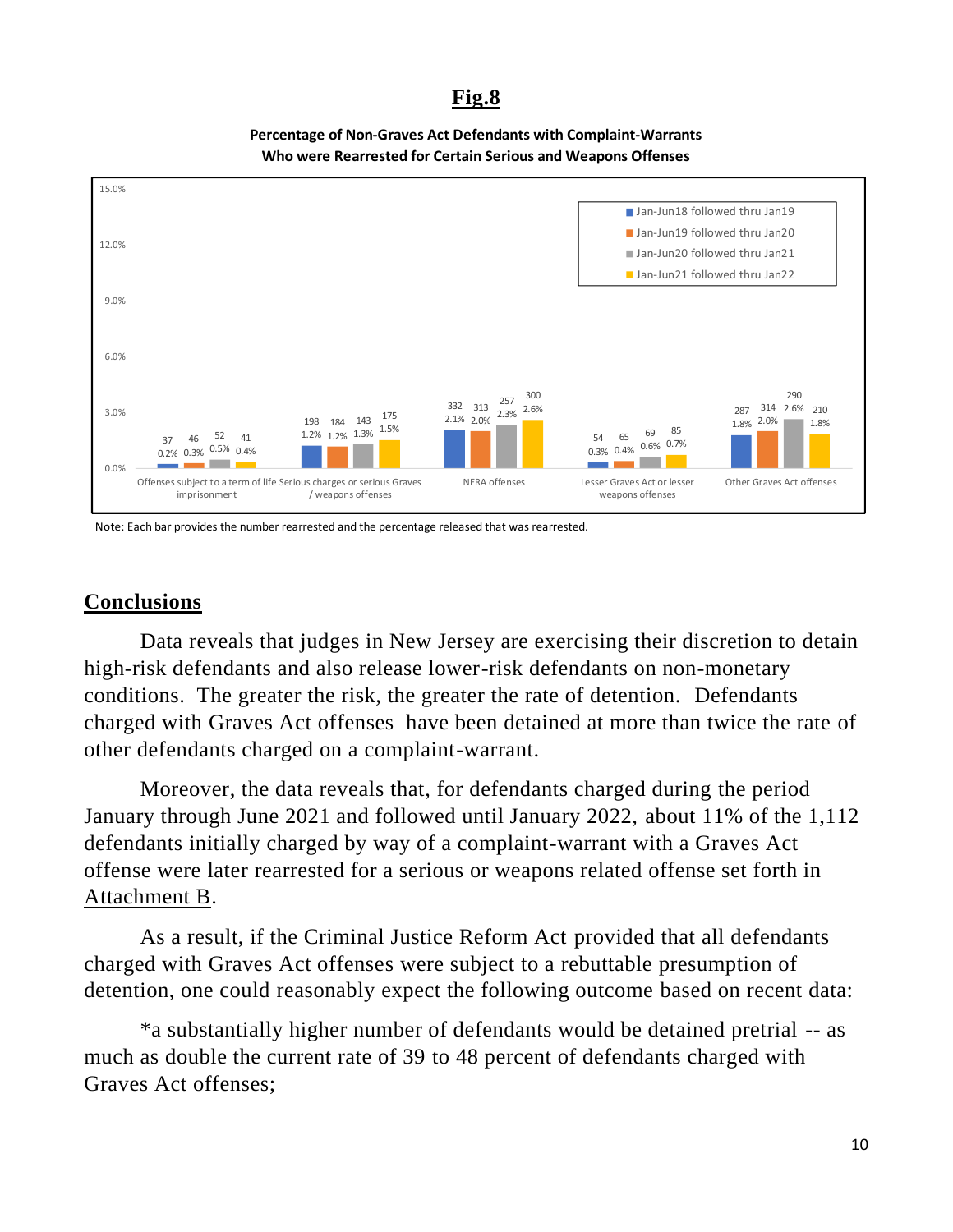\*that would result in a reduction in new serious criminal activity because most of the roughly 1 in 10 Graves Act defendants who were charged on a complaintwarrant with new serious offenses while awaiting trial -- 122 in all for the period studied in 2021 -- would be detained pretrial;

\*in addition, most of the remaining Graves Act defendants who were not charged on a complaint-warrant for new serious offenses while on pretrial release - roughly 1,000 individuals for the period studied in 2021 -- would also be held in custody; and

\*a large majority of those defendants -- 70 percent or more -- would be black.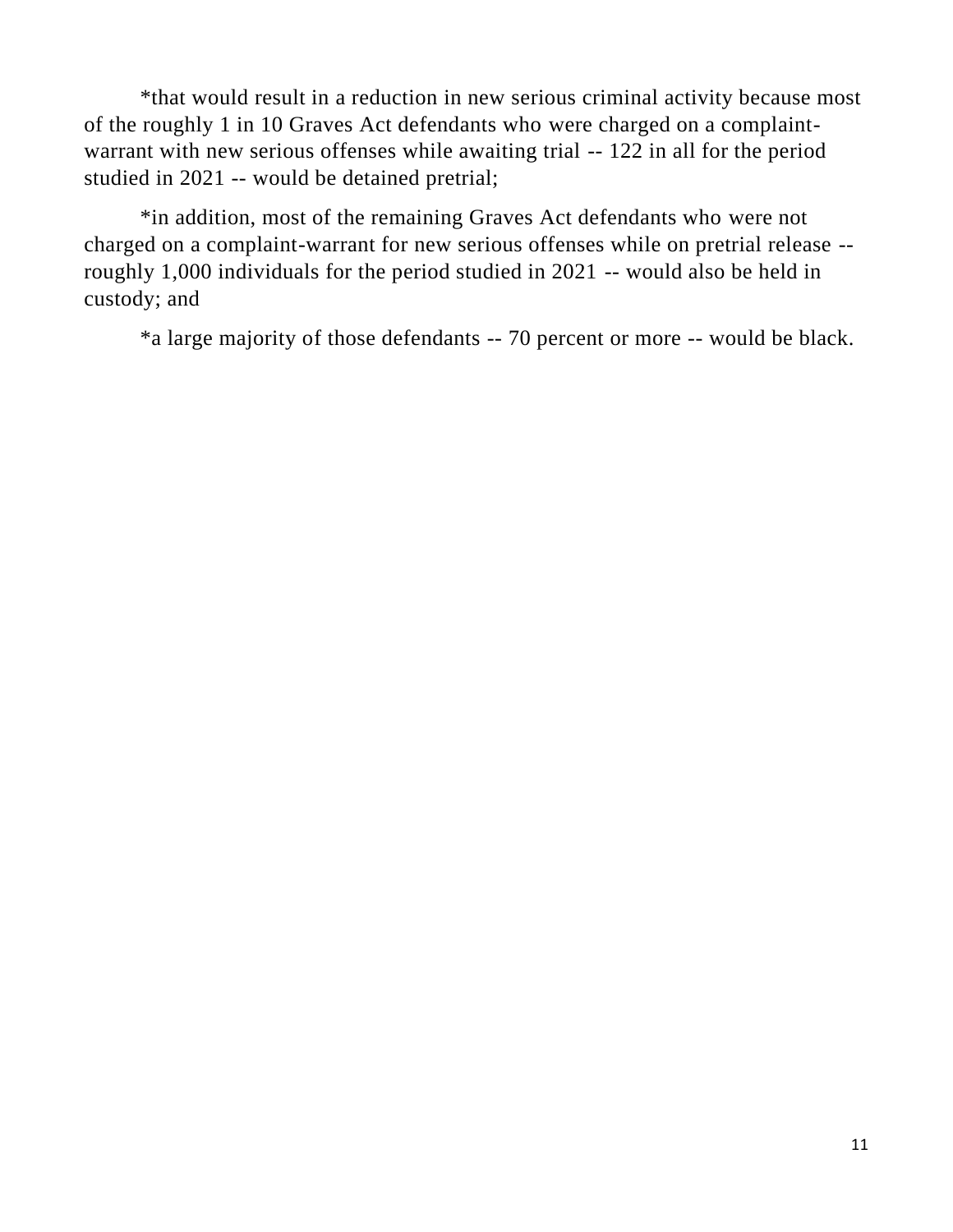Key elements of the AOC's analysis as provided in this report are summarized as follows:

#### **Summary Table 1**

#### **Defendants Issued Complaint-Warrants for Graves Act Offenses**

|                           | Defendants Issued  | <b>Defendants</b> | Defendants |
|---------------------------|--------------------|-------------------|------------|
|                           | Complaint-Warrants | Detained          | Released   |
| January 1 - June 30, 2018 | 1,683              | 822               | 861        |
| Percent Black             | 70.4%              | 75.5%             | 65.5%      |
| Percent White             | 26.0%              | 20.2%             | 31.6%      |
| Percent Other             | 3.6%               | 4.3%              | 2.9%       |
| January 1 - June 30, 2019 | 1,712              | 672               | 1,040      |
| Percent Black             | 70.3%              | 75.4%             | 67.0%      |
| Percent White             | 26.3%              | 20.8%             | 29.8%      |
| Percent Other             | 3.4%               | 3.7%              | 3.2%       |
| January 1 - June 30, 2020 | 1,533              | 681               | 852        |
| Percent Black             | 71.2%              | 76.9%             | 66.5%      |
| <b>Percent White</b>      | 24.9%              | 19.1%             | 29.6%      |
| Percent Other             | 3.9%               | 4.0%              | 3.9%       |
| January 1 - June 30, 2021 | 1,899              | 787               | 1,112      |
| Percent Black             | 72.3%              | 75.9%             | 69.8%      |
| Percent White             | 24.1%              | 20.7%             | 26.4%      |
| Percent Other             | 3.6%               | 3.4%              | 3.8%       |

## **Summary Table 2**

#### **Defendants Released on Graves Acts Offenses**

|                                   |          | Defendants Who Were                      |         |  |
|-----------------------------------|----------|------------------------------------------|---------|--|
|                                   |          | Rearrested with Complaint-Warrants       |         |  |
|                                   |          | for Certain Serious and Weapons Offenses |         |  |
|                                   |          | (Offenses listed in Attachment B)        |         |  |
|                                   | Released | number                                   | percent |  |
| January 1 - June 30, 2018 and     |          |                                          |         |  |
| followed through January 31, 2019 | 861      | 71                                       | 8.2%    |  |
| January 1 - June 30, 2019 and     |          |                                          |         |  |
| followed through January 31, 2020 | 1.040    | 73                                       | 7.0%    |  |
| January 1 - June 30, 2020 and     |          |                                          |         |  |
| followed through January 31, 2021 | 852      | 78                                       | 9.2%    |  |
| January 1 - June 30, 2021 and     |          |                                          |         |  |
| followed through January 31, 2022 | 1,112    | 122                                      | 11.0%   |  |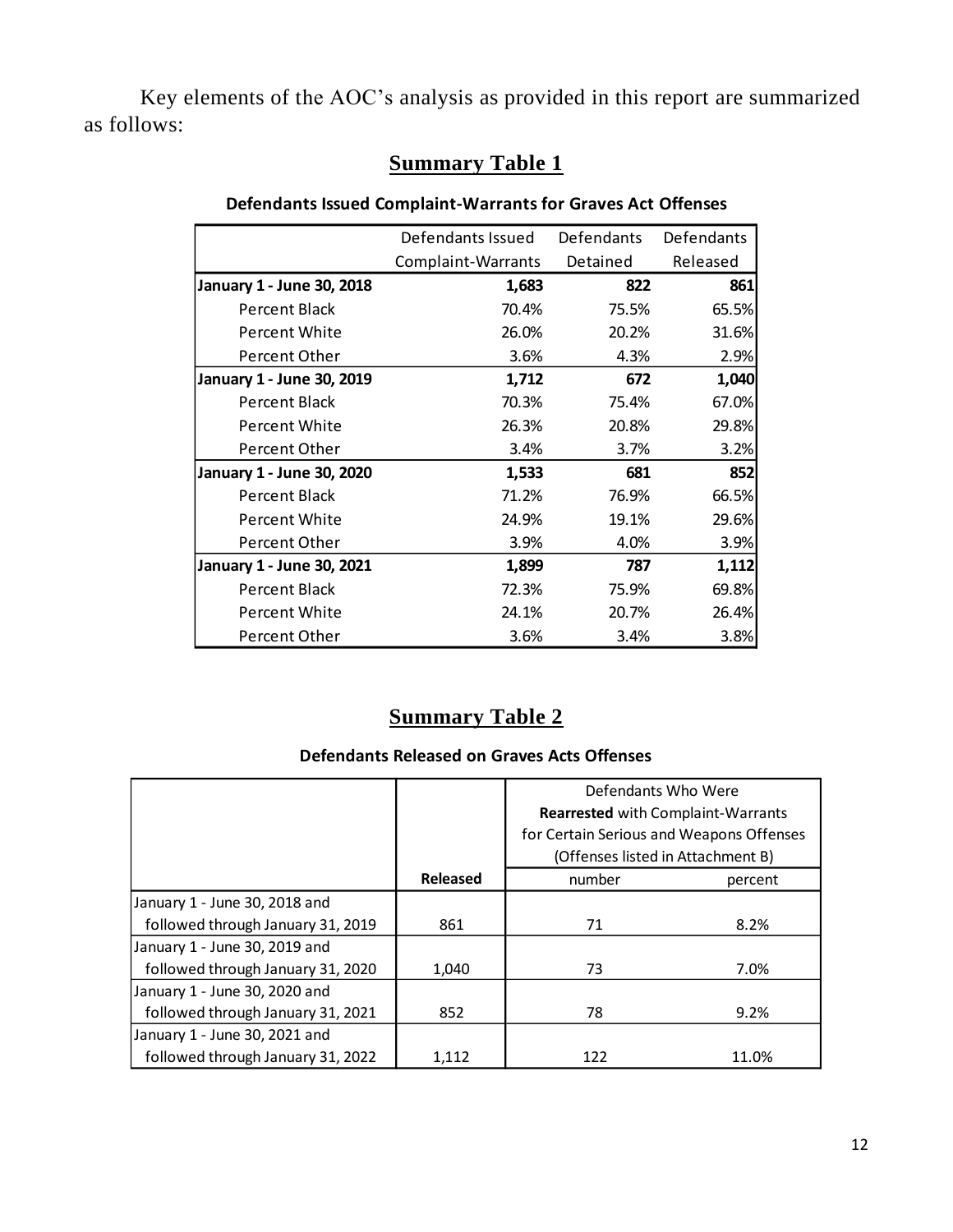## **Summary Table 3**

|                           | Defendants Issued  | <b>Defendants</b> | Defendants |
|---------------------------|--------------------|-------------------|------------|
|                           | Complaint-Warrants | Detained          | Released   |
| January 1 - June 30, 2018 | 18,862             | 2,907             | 15,955     |
| Percent Black             | 48.1%              | 53.7%             | 47.1%      |
| Percent White             | 46.9%              | 41.5%             | 47.9%      |
| Percent Other             | 4.9%               | 4.8%              | 4.9%       |
| January 1 - June 30, 2019 | 18,410             | 2,744             | 15,666     |
| Percent Black             | 49.5%              | 54.6%             | 48.5%      |
| Percent White             | 45.4%              | 40.1%             | 46.3%      |
| Percent Other             | 5.2%               | 5.3%              | 5.1%       |
| January 1 - June 30, 2020 | 13,088             | 2,110             | 10,978     |
| Percent Black             | 51.5%              | 54.6%             | 50.9%      |
| Percent White             | 43.2%              | 40.0%             | 43.9%      |
| Percent Other             | 5.2%               | 5.4%              | 5.2%       |
| January 1 - June 30, 2021 | 13,484             | 2,097             | 11,387     |
| Percent Black             | 50.6%              | 53.1%             | 50.2%      |
| Percent White             | 43.6%              | 40.7%             | 44.1%      |
| Percent Other             | 5.8%               | 6.2%              | 5.7%       |

#### **Defendants Issued Complaint-Warrants for Non-Graves Act Offenses**

## **Summary Table 4**

#### **Defendants Released on Non-Graves Acts Offenses**

|                                   |                 | Defendants Who Were                       |         |  |
|-----------------------------------|-----------------|-------------------------------------------|---------|--|
|                                   |                 | <b>Rearrested with Complaint-Warrants</b> |         |  |
|                                   |                 | for Certain Serious and Weapons Offenses  |         |  |
|                                   |                 | (Offenses listed in Attachment B)         |         |  |
|                                   | <b>Released</b> | number                                    | percent |  |
| January 1 - June 30, 2018 and     |                 |                                           |         |  |
| followed through January 31, 2019 | 15,955          | 908                                       | 5.7%    |  |
| January 1 - June 30, 2019 and     |                 |                                           |         |  |
| followed through January 31, 2020 | 15,666          | 922                                       | 5.9%    |  |
| January 1 - June 30, 2020 and     |                 |                                           |         |  |
| followed through January 31, 2021 | 10,978          | 811                                       | 7.4%    |  |
| January 1 - June 30, 2021 and     |                 |                                           |         |  |
| followed through January 31, 2022 | 11,387          | 811                                       | 7.1%    |  |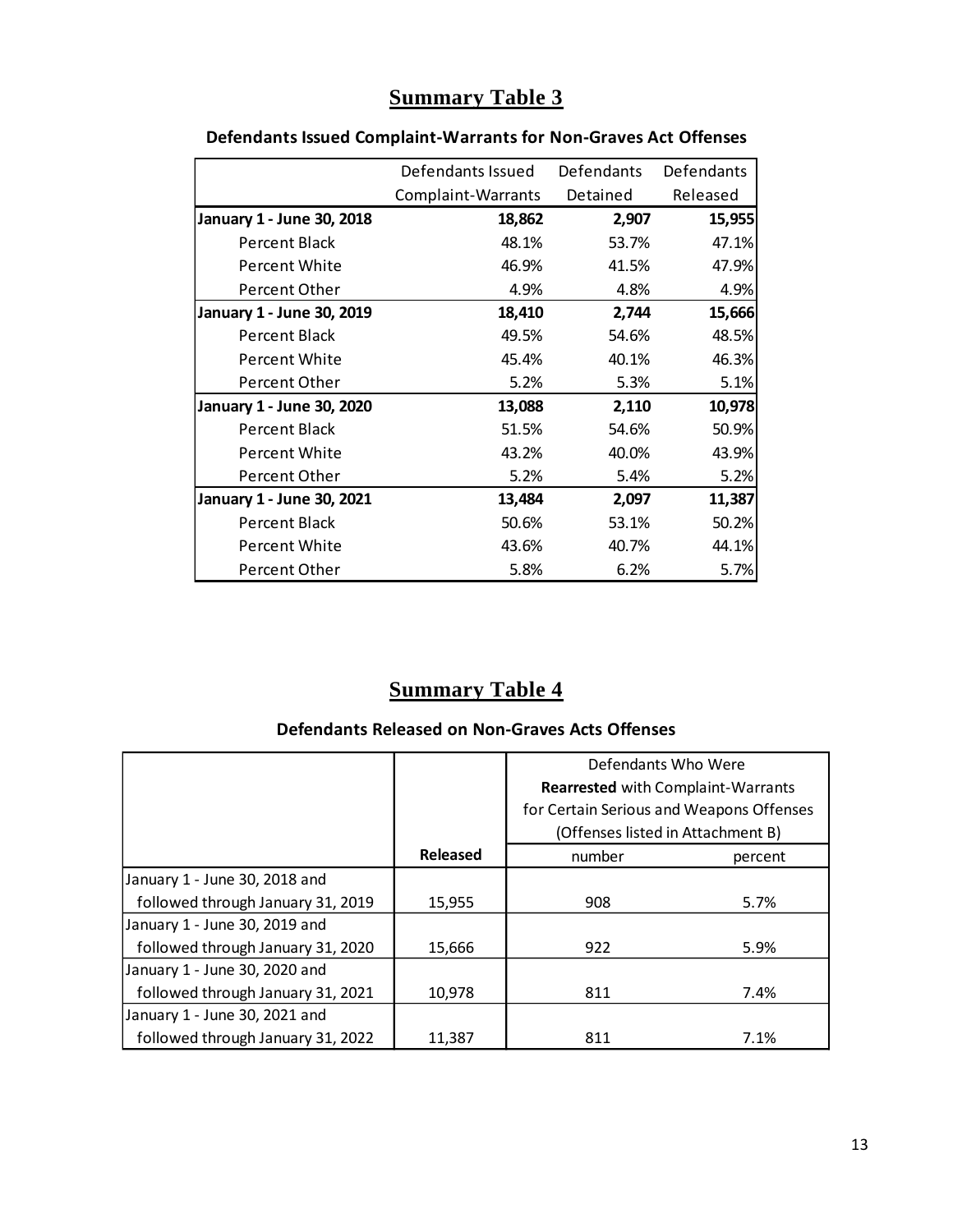# **Attachment A**

#### **Graves Act Offenses Used in this Analysis**

The Graves Act offenses used in this analysis are set forth below in two parts and should be cross-referenced.

**Table 1**- Graves Act Offenses

**Table 2** – Firearms Offenses for Combination to be Graves Act Offense

Note that, in order to qualify as Graves Act, those charges indicated as "Yes" in the "Combined" column of Table 1 must also be charged in combination with a firearms offense indicated in Table 2.

Defendants charged with attempting (statutes beginning with 2C:5-1 for any degree) to commit these offenses are also included.

Where a statute can be charged for more than one degree, the description for the highest degree is shown.

| <b>Graves Act Offenses</b> |                |                                                              |                 |  |
|----------------------------|----------------|--------------------------------------------------------------|-----------------|--|
| <b>Statute</b>             | <b>Degree</b>  | <b>Short Description</b>                                     | <b>Combined</b> |  |
| $2C:39-3h$                 | 3              | <b>PROHIBITED WEAPONS AND DEVICES - SAWED-OFF SHOTGUN</b>    |                 |  |
| 2C:39-3d                   | 4              | PROHIBITED WEAPONS AND DEVICES - DEFACED FIREARMS            |                 |  |
| $2C:39-4a(1)$              | $\overline{2}$ | POSS OF WEAPON FOR UNLAWFUL PURPOSE-FIREARM-ANYONE           |                 |  |
| $2C:39-4a(2)$              | $\overline{2}$ | POSS OF WEAPON FOR UNLAWFUL PURPOSE-COMMUNITY GUN            |                 |  |
| $2C:39-4.1a$               | $\overline{2}$ | POSSESSION OF FIREARM WHILE COMMITTING CDS/BIAS CRIME        |                 |  |
| 2C:39-5a                   | $\mathcal{P}$  | UNLAWFUL POSS WEAP- MACHINE GUN                              |                 |  |
| $2C:39-5b(1)$              | 1,2            | UNLAWFUL POSS WEAPON-HANDGUNS WITHOUT PERMIT                 |                 |  |
| $2C:39-5b(2)$              | 3              | UNLAWFUL POSS WEAPON - HANDGUNS AIR/SPRING/PISTOL            |                 |  |
| $2C:39-5C(1)$              | 3              | UNLAWFUL POSS WEAP - RIFLES/SHOTGUNS                         |                 |  |
| $2C:39-5c(2)$              | 3              | UNLAWFUL POSS WEAP - RIFLE/SHOTGUN LOADED                    |                 |  |
| 2C:39-5f                   | $\overline{2}$ | UNLAWFUL POSSESSION OF WEAPONS - ASSAULT FIREARM             |                 |  |
| $2C:39-5j$                 | $\mathbf{1}$   | UNLAWFUL POSS WEAPON- PRIOR CONV IN NERA                     |                 |  |
| 2C:39-7a                   | 4              | CERTAIN PERSONS NOT TO HAVE WEAP-CONVICTED CRIME             |                 |  |
| $2C:39-7b(2)$              | 3              | CERTAIN PERSONS NOT TO HAVE WEAPONS PRIOR DP DV              |                 |  |
| $2C:39-7b(3)$              | $\overline{3}$ | CERTAIN PERSONS NOT TO HAVE WEAP-PROHIBITED BY DVA<br>1991   |                 |  |
| $2C:39-9a$                 | 3              | WEAPONS-MANU/TRANSPORT/DISP/DEFACEMENT-MACHINE<br><b>GUN</b> |                 |  |

**Table 1**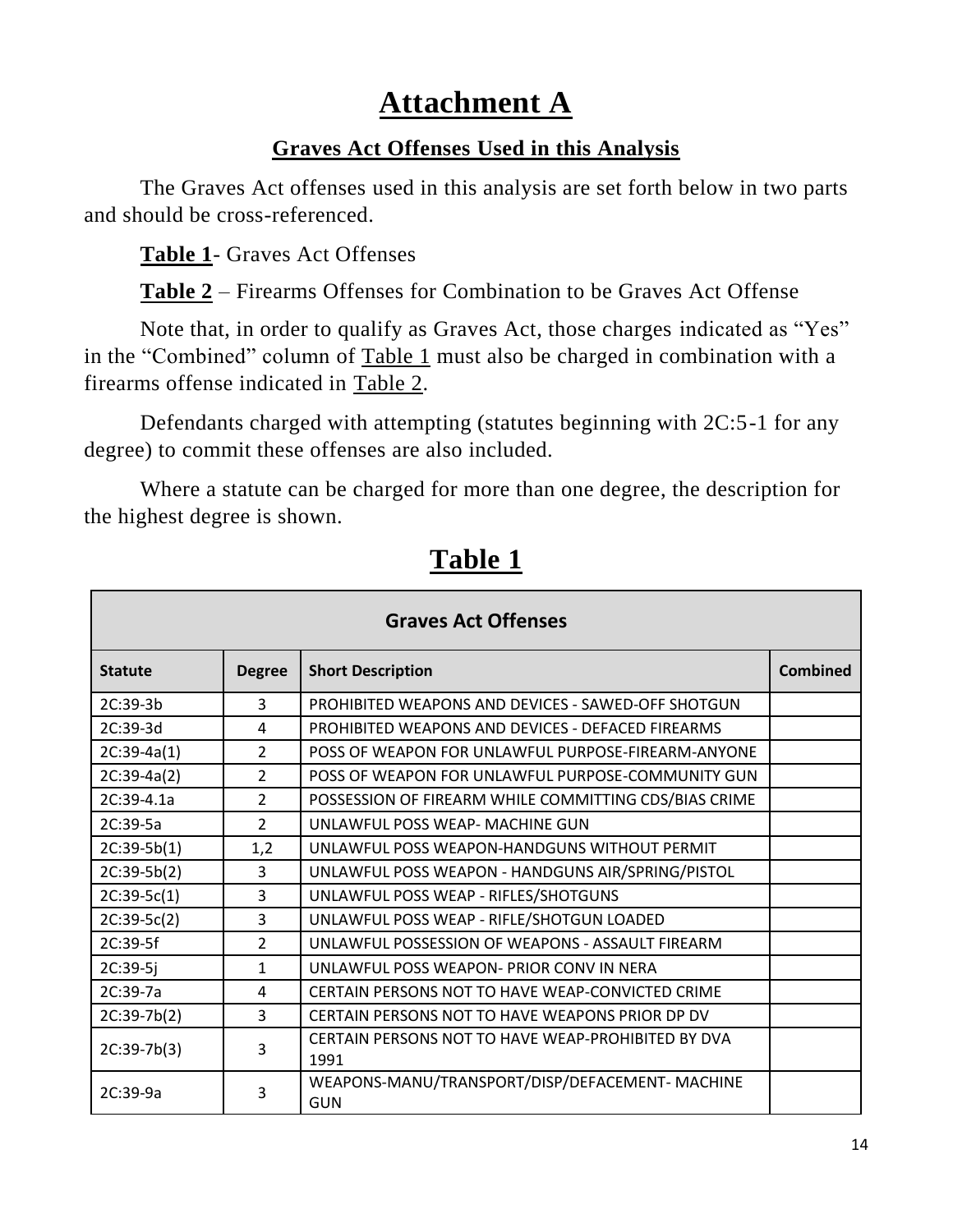| <b>Graves Act Offenses</b> |                |                                                                   |                 |  |
|----------------------------|----------------|-------------------------------------------------------------------|-----------------|--|
| <b>Statute</b>             | <b>Degree</b>  | <b>Short Description</b>                                          | <b>Combined</b> |  |
| 2C:39-9b                   | 3              | WEAPONS-MANU/TRANSPO/DISP/DEFACEMENT-SAWED OFF<br><b>SHOTGUN</b>  |                 |  |
| 2C:39-9e                   | 3,4            | WEAPONS-MANU/TRANSPO/ DISP/DEFACEMENT-DEFACED<br><b>FIREARM</b>   |                 |  |
| 2C:39-9g                   | 3              | WEAPONS-MANU/TRANSPO/DISP/DEFACEMENT-ASSAULT<br><b>FIREARMS</b>   |                 |  |
| $2C:11-4$                  | 1,2            | MANSLAUGHTER (GENERIC)                                            | Yes             |  |
| $2C:11-4a(1)$              | 1              | AGGRAVATED MANSLAUGHTER-EXTREME INDIFFERENCE<br><b>HUMAN LIFE</b> | Yes             |  |
| $2C:11-4a(2)$              | $\mathbf{1}$   | AGGRAVATED MANSLAUGHTER-WHILE FLEE/ELUDE LAW<br><b>OFFICER</b>    | Yes             |  |
| $2C:11-4b(1)$              | $\overline{2}$ | MANSLAUGHTER - COMMITTED RECKLESSLY                               | Yes             |  |
| $2C:11-4b(2)$              | $\overline{2}$ | MANSLAUGHTER-PASSION/PROVOCATION                                  | Yes             |  |
| 2C:12-1b                   | 2,3,4          | AGGRAVATED ASSAULT (GENERIC)                                      | Yes             |  |
| $2C:12-1b(1)$              | $\overline{2}$ | AGG ASSAULT-ATTEMPT/CAUSE SBI PURP/KNOW/RECKLESS                  | Yes             |  |
| $2C:12-1b(2)$              | 3              | AGG ASSAULT-ATTEMPT/CAUSE BI W/DEADLY WEAPON<br>PURP/KNOW         | Yes             |  |
| $2C:12-1b(3)$              | 4              | AGG ASSAULT-CAUSE INJURY WITH WEAPON-RECKLESS                     | Yes             |  |
| $2C:12-1b(4)$              | 4              | AGG ASSAULT W/ FIREARM                                            | Yes             |  |
| $2C:12-1b(5)(a)$           | 3,4            | AGG ASSAULT-ON LAW ENFORCEMENT OFFICER-BODILY INJURY              | Yes             |  |
| $2C:12-1b(5)(b)$           | 3,4            | AGG ASSAULT-ON PAID/VOLUNTEER FIREMAN-BODILY INJURY               | Yes             |  |
| $2C:12-1b(5)(c)$           | 3,4            | AGG ASSAULT-EMERGENCY 1ST AID/MEDICAL SERVE PERSON-BI             | Yes             |  |
| $2C:12-1b(5)(d)$           | 3,4            | AGG ASSAULT-ASSAULT ON SCHOOL EMPLOYEE-BODILY INJURY              | Yes             |  |
| $2C:12-1b(5)(e)$           | 3,4            | AGG ASSAULT-ASSAULT ON DCPP/DYFS EMPLOYEE W/ BI                   | Yes             |  |
| $2C:12-1b(5)(f)$           | 3,4            | AGG ASSAULT-AGAINST A JUDGE/JUSTICE W/SBI                         | Yes             |  |
| $2C:12-1b(5)(g)$           | 3,4            | AGG ASSAULT-ASSAULT ON BUS DRIVER/SUPERVISOR W/ BI                | Yes             |  |
| $2C:12-1b(5)(h)$           | 3,4            | AGG ASSAULT-ASSAULT ON CORREC/PROB/SHERIFF OFC. W/ BI             | Yes             |  |
| $2C:12-1b(5)(i)$           | 3,4            | AGGRAVATED ASSAULT ON A UTILITY COMPAN W/SBI                      | Yes             |  |
| $2C:12-1b(5)(j)$           | 3,4            | AGG ASSAULT-ASSAULT ON A HEALTH CARE WORKER W/ BI                 | Yes             |  |
| $2C:12-1b(5)(k)$           | 3,4            | AGG ASSAULT-ON DIRECT CAREWORKER W/BI, PERP NOT<br><b>PATIENT</b> | Yes             |  |
| $2C:12-1b(6)$              | $\overline{2}$ | AGG ASSAULT-CAUSE BODILY INJURY-FLEEING LAW<br><b>ENFORCEMENT</b> | Yes             |  |
| $2C:12-1b(7)$              | 3              | AGG ASSAULT-ATTEMPT/CAUSE SIGNIFICANT BODILY INJURY               | Yes             |  |
| $2C:12-1b(8)$              | 3              | AGG ASSAULT-FIRE/EXPLOSION-BI TO EMERGENCY PERSONNEL              | Yes             |  |
| $2C:12-1b(9)$              | 3              | AGG ASSAULT-POINT FIREARM AT LAW ENFORCEMENT OFFICER              | Yes             |  |
| $2C:12-1b(10)$             | 3              | AGG ASSAULT-POINT, ETC. IMITATION FIREARM AT OFFICER              | Yes             |  |
| $2C:12-1b(11)$             | 3              | AGG ASSAULT-USE, ETC. LASER SIGHTING DEVICE AT OFFICER            | Yes             |  |
| $2C:12-1b(12)$             | 3              | AGG ASSAULT - ON DOMESTIC VIOLENCE VICTIM                         | Yes             |  |
| $2C:12-1b(13)$             | 2,3            | AGG ASSAULT - STRANGLE DOMESTIC VIOLENCE VICTIM                   | Yes             |  |
| $2C:13-1$                  | 1,2            | KIDNAPPING (GENERIC)                                              | Yes             |  |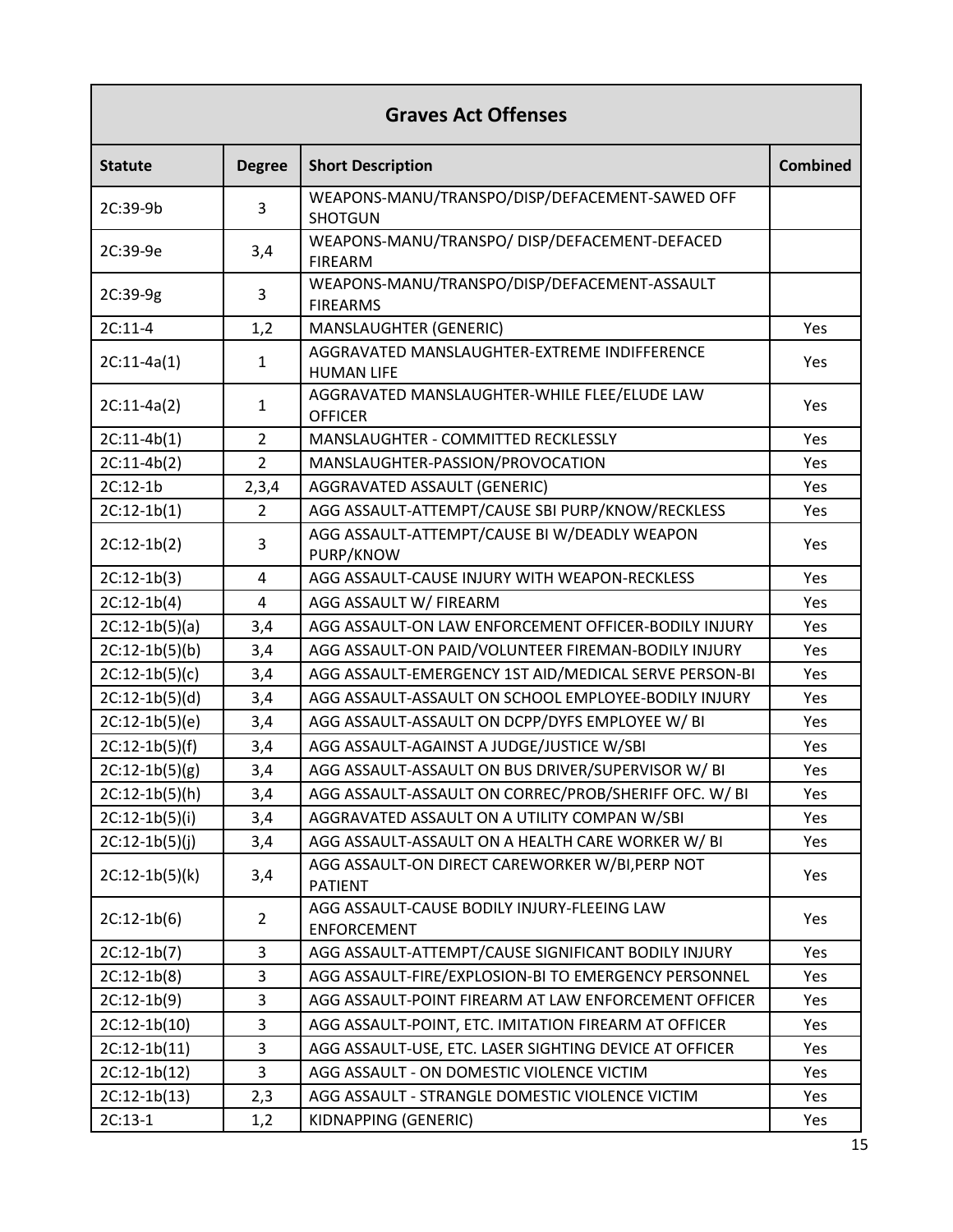## **Graves Act Offenses**

| <b>Statute</b>   | <b>Degree</b>  | <b>Short Description</b>                                         | <b>Combined</b> |
|------------------|----------------|------------------------------------------------------------------|-----------------|
| $2C:13-1a$       | 1,2            | KIDNAPPING-FOR RANSOM OR TO HOLD AS SHIELD/HOSTAG                | Yes             |
| 2C:13-1b         | 1,2            | KIDNAPPING (GENERIC)                                             | Yes             |
| $2C:13-1b(1)$    | 1,2            | KIDNAPPING-FACILITATE CRIME/FLIGHT                               | Yes             |
| $2C:13-1b(2)$    | 1,2            | KIDNAPPING-BODILY INJURY OR TERRORIZE VIC/ANOTHER                | Yes             |
| $2C:13-1b(3)$    | 1,2            | KIDNAPPING-INTERFERE W/ GOV'T/POLITICAL FUNCTION                 | Yes             |
| $2C:13-1b(4)$    | 1,2            | KIDNAPPING-DEPRIVE PARENT, ETC. OF CUSTODY                       | Yes             |
| $2C:13-1C(2)$    | $\mathbf{1}$   | KIDNAPPING - VICTIM UNDER 16 AND SEX ASSAULT                     | Yes             |
| $2C:14-2a$       | $\mathbf{1}$   | AGGRAVATED SEXUAL ASSAULT (GENERIC)                              | <b>Yes</b>      |
| $2C:14-2a(2)$    | $\mathbf{1}$   | AGGRAVATED SEXUAL ASSAULT (GENERIC)                              | Yes             |
| $2C:14-2a(2)(a)$ | $\mathbf{1}$   | AGG SEX ASSAULT-VIC >=13 & <16-DEF & VIC RELATED                 | Yes             |
| $2C:14-2a(2)(b)$ | $\mathbf{1}$   | AGG SEX ASSAULT-V >=13 & < 16-D W/ SUPERV/DISC POWER             | Yes             |
| $2C:14-2a(2)(c)$ | $\mathbf{1}$   | AGG SEX ASSAULT-V>=13 & <16-D RESOURCE<br>PARENT/GUARDIAN        | Yes             |
| $2C:14-2a(3)$    | $\mathbf{1}$   | AGG SEX ASSAULT-DURING ROBBERY/KIDNAP/HOMICIDE/ETC.              | Yes             |
| $2C:14-2a(4)$    | $\mathbf{1}$   | AGG SEX ASSAULT-D ARMED W/ & THREATENS USE OF WEAPON             | Yes             |
| $2C:14-2a(5)$    | 1              | AGG SEX ASSAULT-DEF AIDED BY >=1 PERSONS-<br>FORCE/COERCION      | Yes             |
| $2C:14-2a(6)$    | $\mathbf{1}$   | AGG SEX ASSAULT-FORCE/COERCION & SEVERE INJURY TO VIC            | Yes             |
| $2C:14-2a(7)$    | $\mathbf{1}$   | AGG SEX ASSAULT-V HELPLESS, INCAPACITATED, ETC.                  | Yes             |
| 2C:14-3a         | 3              | AGGRAVATED CRIMINAL SEXUAL CONTACT                               | Yes             |
| $2C:15-1$        | 1,2            | ROBBERY-BI/FEAR/WHILE 1ST/2ND DEG CRIME W/ WEAP, ETC             | Yes             |
| $2C:15-1a(1)$    | 1,2            | ROBBERY-INFLICTS BI OR USES FORCE - ARMED                        | Yes             |
| $2C:15-1a(2)$    | 1,2            | ROBBERY-THREAT OR FEAR OF BI - ARMED                             | Yes             |
| $2C:15-1a(3)$    | 1,2            | ROBBERY-THREAT OR COMMITS - ARMED                                | Yes             |
| 2C:18-2          | 2,3            | <b>BURGLARY (GENERIC)</b>                                        | Yes             |
| 2C:18-2a         | 2,3            | <b>BURGLARY (GENERIC)</b>                                        | Yes             |
| $2C:18-2a(1)$    | 2,3            | BURGLARY-ENTERING STRUCTURE ETC-INFLICT/ATTMPT<br>BI/ARMED       | Yes             |
| $2C:18-2a(2)$    | 2,3            | BURGLARY-REMAIN IN STRUCTURE ETC-INFLICT/ATMPT<br>BI/ARMED       | Yes             |
| $2C:18-2a(3)$    | 2,3            | BURGLARY-TRESPSS UTILITY CO PROP-INFLCT/ATMPT BI/ARMED           | Yes             |
| $2C:18-2b(1)$    | $\overline{2}$ | BURGLARY-INFLICT/ATTEMPT TO INFLICT BI                           | Yes             |
| $2C:18-2b(2)$    | $\overline{2}$ | <b>BURGLARY (GENERIC)</b>                                        | Yes             |
| 2C:29-5a         | 2,3            | ESCAPE-FROM DETENTION-USING FORCE/THREAT/DEADLY<br><b>WEAPON</b> | Yes             |
| $2C:29-5(b)$     | 3              | ABSCONDING FROM PAROLE                                           | Yes             |
| $2C:29-5(c)$     | 2,3            | ESCAPE-PERMITTING ESCAPE-USING FORCE/DEADLY<br>WEAPON/ETC        | Yes             |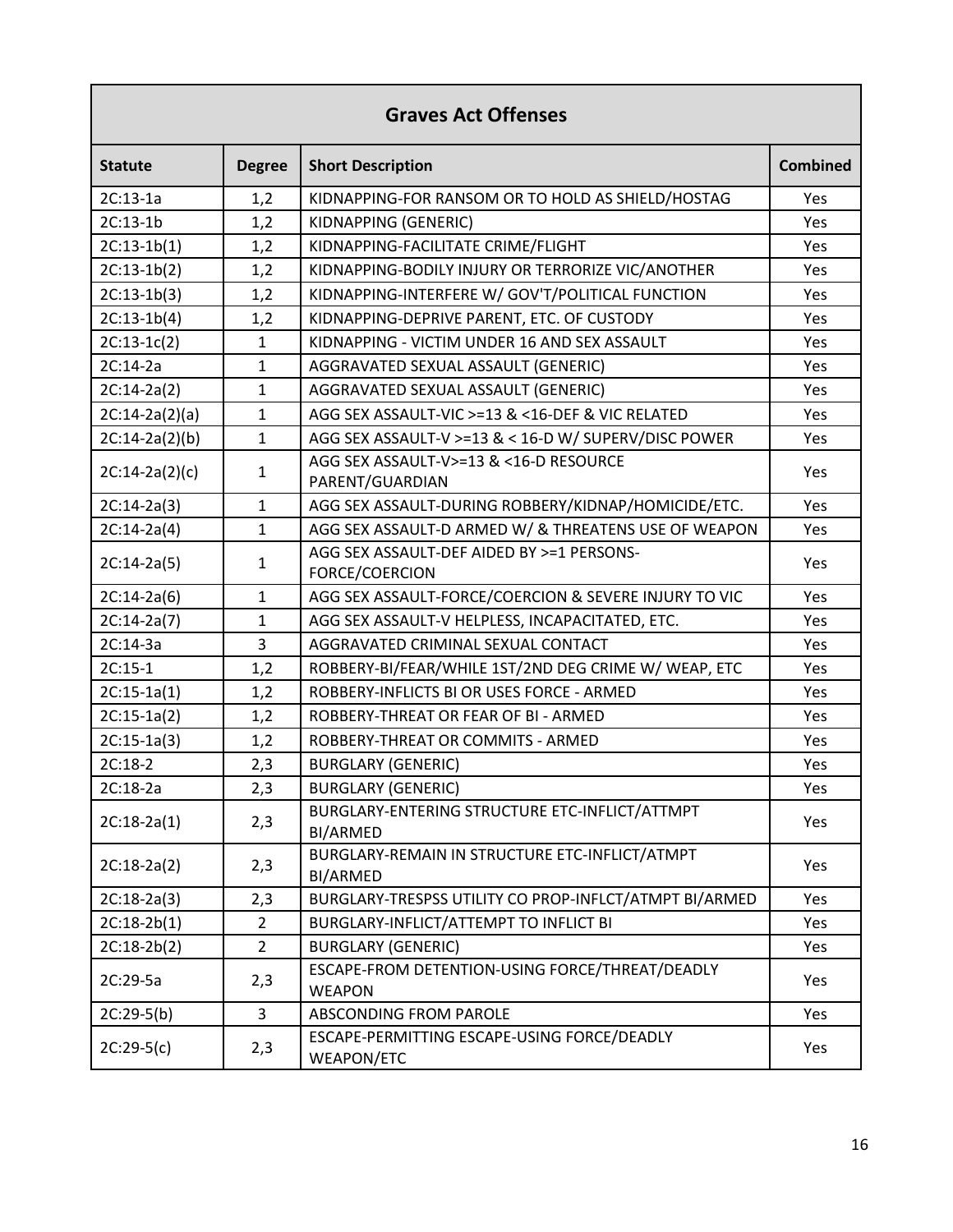# **Table 2**

Г

| <b>Firearms Offenses for Combination to be Graves Act Offense</b> |                |                                                         |  |
|-------------------------------------------------------------------|----------------|---------------------------------------------------------|--|
| <b>Statute</b>                                                    | <b>Degree</b>  | <b>Short Description</b>                                |  |
| 2C:39-14                                                          | $\overline{2}$ | WEAPONS-2ND DEGREE CRIMES, TEACHING/ASSEMBLE            |  |
| 2C:39-14B                                                         | $\overline{2}$ | WEAPONS-2ND DEGREE CRIMES-ASSEMBLES                     |  |
| 2C:39-16                                                          | $\mathbf{1}$   | LEADER OF FIREARMS TRAFFICKING NETWORKS                 |  |
| $2C:39-3(M)$                                                      | 3              | PROHIBITED WEAP/DEVICES COVERT/UNDETECTABLE FIREARMS    |  |
| 2C:39-3B                                                          | 3              | PROHIBITED WEAPONS AND DEVICES - SAWED-OFF SHOTGUN      |  |
| 2C:39-3D                                                          | 4              | PROHIBITED WEAPONS AND DEVICES - DEFACED FIREARMS       |  |
| 2C:39-3N                                                          | 3              | PROHIBITED WEAPONS - FIREARM WITHOUT SERIAL NUMBER      |  |
| 2C:39-4.1A                                                        | $\overline{2}$ | POSSESSION OF FIREARM WHILE COMMITTING CDS/BIAS CRIME   |  |
| $2C:39-4A(1)$                                                     | $\overline{2}$ | POSS OF WEAPON FOR UNLAWFUL PURPOSE-FIREARM-ANYONE      |  |
| $2C:39-4A(2)$                                                     | $\overline{2}$ | POSS OF WEAPON FOR UNLAWFUL PURPOSE-COMMUNITY GUN       |  |
| 2C:39-4E                                                          | 4              | POSS OF WEAPON FOR UNLAWFUL PURPOSE-IMITATION FIREARM   |  |
| 2C:39-5A                                                          | $\overline{2}$ | UNLAWFUL POSS WEAP- MACHINE GUN                         |  |
| $2C:39-5B(1)$                                                     | $\mathbf{1}$   | UNLAWFUL POSS WEAPON-HANDGUNS WITHOUT PERMIT            |  |
| $2C:39-5B(1)$                                                     | $\overline{2}$ | UNLAWFUL POSS WEAPON-HANDGUNS WITHOUT PERMIT            |  |
| $2C:39-5B(2)$                                                     | 3              | UNLAWFUL POSS WEAPON - HANDGUNS AIR/SPRING/PISTOL       |  |
| $2C:39-5C(1)$                                                     | 3              | UNLAWFUL POSS WEAP - RIFLES/SHOTGUNS                    |  |
| $2C:39-5C(2)$                                                     | 3              | UNLAWFUL POSS WEAP - RIFLE/SHOTGUN LOADED               |  |
| $2C:39-5E(1)$                                                     | 3              | UNLAWFUL POSSESSION OF WEAPONS AT EDU INSTIT.           |  |
| 2C:39-5E(2)                                                       | 4              | FIREARMS/WEAPONS IN EDU INSTIT - NOT APPROPRIATE        |  |
| $2C:39-5E(3)$                                                     | D              | UNLAWFUL POSSESSION OF WEAPON AT EDU INSTIT - IMITATION |  |
| 2C:39-5F                                                          | $\overline{2}$ | UNLAWFUL POSSESSION OF WEAPONS - ASSAULT FIREARM        |  |
| 2C:39-5J                                                          | $\mathbf{1}$   | UNLAWFUL POSS WEAPON- PRIOR CONV IN NERA                |  |
| 2C:39-7A                                                          | 4              | CERTAIN PERSONS NOT TO HAVE WEAP-CONVICTED CRIME        |  |
| $2C:39-7B(1)$                                                     | $\overline{2}$ | CERT PERSON NOT TO HAVE WEAP PRIOR CONV 2C:16-1, ETC.   |  |
| 2C:39-7B(2)                                                       | 3              | CERTAIN PERSONS NOT TO HAVE WEAPONS PRIOR DP DV         |  |
| $2C:39-7B(3)$                                                     | 3              | CERTAIN PERSONS NOT TO HAVE WEAP-PROHIBITED BY DVA 1991 |  |
| 2C:39-7B(4)                                                       | 3              | CERTAIN PERSONS NOT TO HAVE WEAPONS PURSUANT TO ERPO    |  |
| $2C:39-9(K)$                                                      | 3              | PURCHASE FIREARM PARTS/MANU UNTRACEABLE FIREARM         |  |
| $2C:39-9(L)(1)$                                                   | 3              | WEAPONS-MANUFACTURE USING 3D PRINTER - UNLICENSED       |  |
| $2C:39-9(M)$                                                      | 3              | WEAPONS/MANU/TRANSPORTS COVERT/UNDETECTABLE FIREARMS    |  |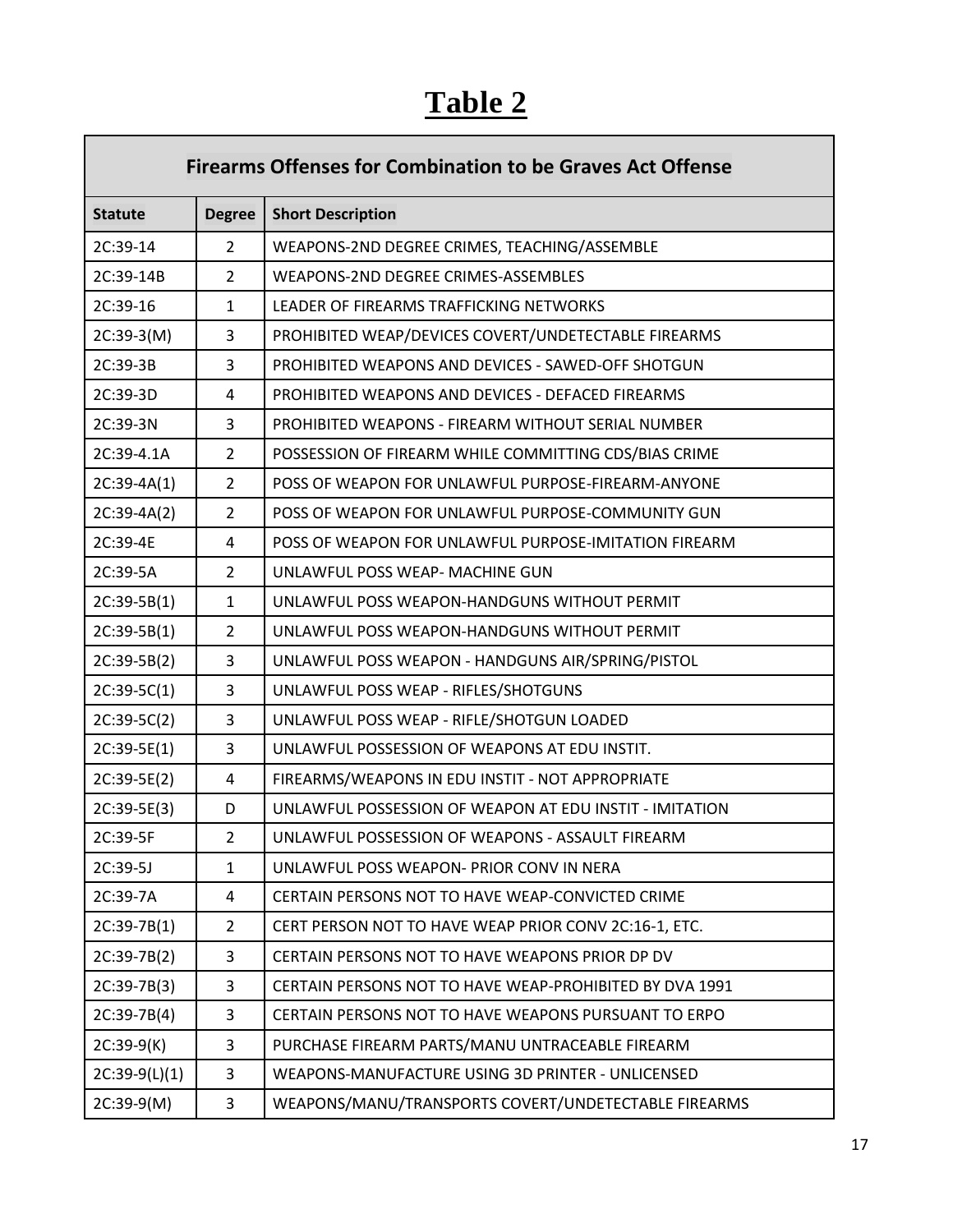| <b>Firearms Offenses for Combination to be Graves Act Offense</b> |                |                                                         |  |
|-------------------------------------------------------------------|----------------|---------------------------------------------------------|--|
| <b>Statute</b>                                                    | <b>Degree</b>  | <b>Short Description</b>                                |  |
| 2C:39-9A                                                          | 3              | WEAPONS-MANU/TRANSPORT/DISP/DEFACEMENT- MACHINE GUN     |  |
| 2C:39-9B                                                          | 3              | WEAPONS-MANU/TRANSPO/DISP/DEFACEMENT-SAWED OFF SHOTGUN  |  |
| 2C:39-9E                                                          | 3              | WEAPONS-MANU/TRANSP/DISP/DEFACEMENT-DEF DEFACED FIREARM |  |
| 2C:39-9E                                                          | 4              | WEAPONS-MANU/TRANSPO/ DISP/DEFACEMENT-DEFACED FIREARM   |  |
| $2C:39-9G$                                                        | 3              | WEAPONS-MANU/TRANSPO/DISP/DEFACEMENT-ASSAULT FIREARMS   |  |
| $2C:39-91$                                                        | $\overline{2}$ | WEAPONS-MANU/TRANSPO/DISP/DEFACEMENT-INTO STATE         |  |
| $2C:39-9M$                                                        | 3              | WEAPONS-MANU/TRANSPO / DISP - GHOST/3D PRINTED GUN      |  |
| 2C:39-9N                                                          | 3              | WEAPONS-TRANSPORTS/SHIPS/SELLS/DISP W/O SERIAL NO.      |  |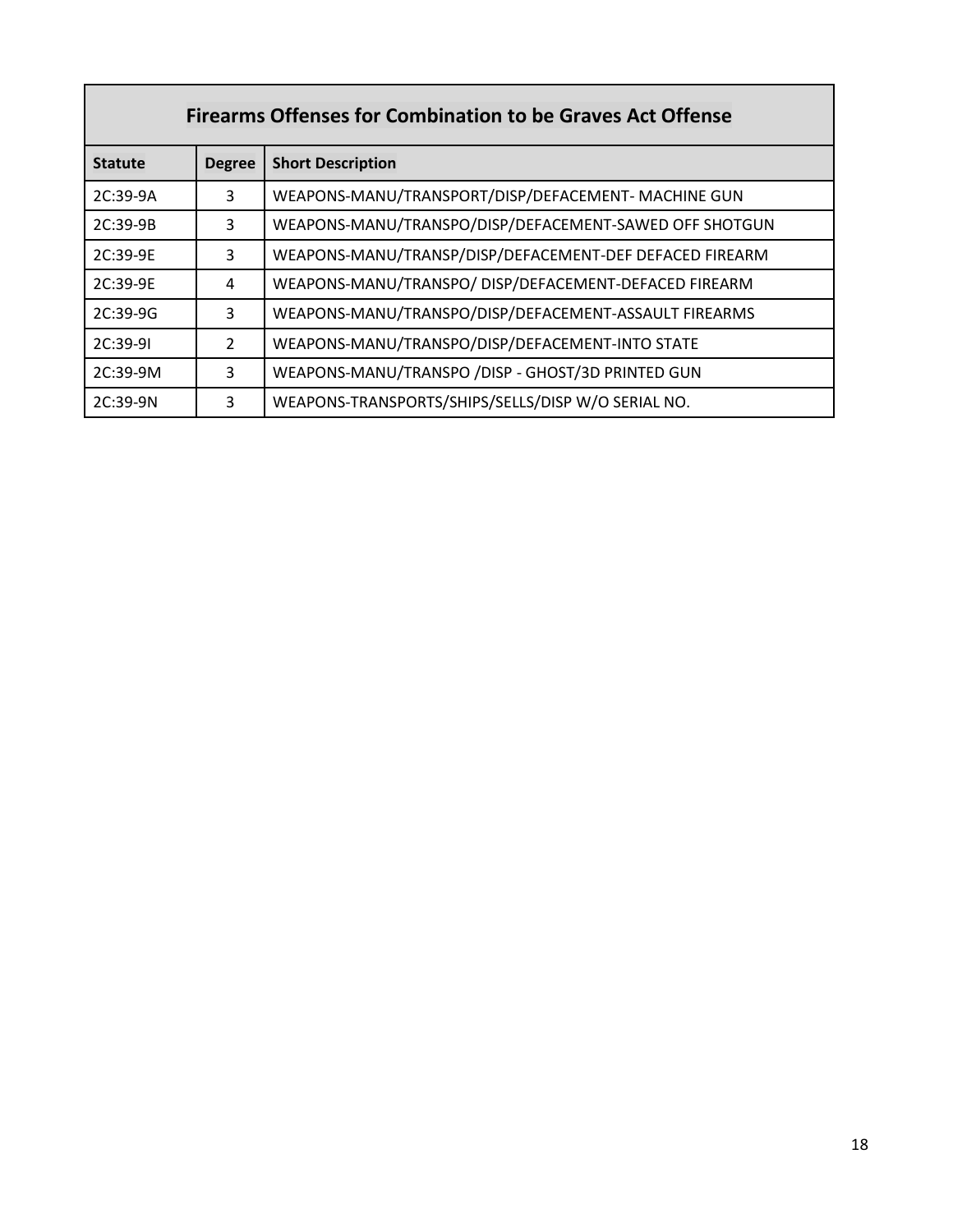# **Attachment B**

## **Life Imprisonment, Serious Graves / Weapons, NERA, and Other Graves Offenses Used for Rearrest Analysis**

Defendants charged on a complaint-warrant with committing or attempting (statutes beginning with 2C:5-1 for any degree) to commit these offenses are included.

| <b>Group 1 Offenses - Serious Charges Subject to Life Imprisonment</b> |               |                                                         |  |  |
|------------------------------------------------------------------------|---------------|---------------------------------------------------------|--|--|
| <b>Statute</b>                                                         | <b>Degree</b> | <b>Short Description</b>                                |  |  |
| $2C:11-3$                                                              | 1             | <b>MURDER</b>                                           |  |  |
| 2C:11-3A                                                               | $\mathbf{1}$  | MURDER/FELONY MURDER                                    |  |  |
| $2C:11-3A(1)$                                                          | $\mathbf{1}$  | <b>MURDER - PURPOSELY</b>                               |  |  |
| $2C:11-3A(2)$                                                          | $\mathbf{1}$  | <b>MURDER - KNOWINGLY</b>                               |  |  |
| $2C:11-3A(3)$                                                          | $\mathbf{1}$  | MURDER - DURING COMMISSION OF A CRIME                   |  |  |
| $2C:13-8$                                                              | 1             | <b>HUMAN TRAFFICKING</b>                                |  |  |
| 2C:13-8A                                                               | $\mathbf{1}$  | <b>HUMAN TRAFFICKING</b>                                |  |  |
| $2C:13-8A(2)$                                                          | $\mathbf{1}$  | HUMAN TRAFFICKING-RECEIVES VALUE AS ORGANIZER, ETC      |  |  |
| $2C:13-8A(3)$                                                          | $\mathbf{1}$  | HUMAN TRAFFICKING-HOLDS, ETC. CHILD <18 FOR SEX         |  |  |
| 2C:14-2A                                                               | $\mathbf{1}$  | AGG SEX ASSAULT                                         |  |  |
| $2C:14-2A(1)$                                                          | $\mathbf{1}$  | AGGRAVATED SEXUAL ASSAULT - VICTIM < 13                 |  |  |
| $2C:17-7$                                                              | $\mathbf{1}$  | TAMPERING W/NUCLEAR POWER PLANT OR EQUIP                |  |  |
| $2C:17-7$                                                              | 3             | TAMPERING W/NUCLEAR POWER PLANT OR EQUIP                |  |  |
| 2C:17-8                                                                | 1             | TAMPER W/NUCLEAR PLANT OR EQUIP CAUSING DEATH           |  |  |
| $2C:35-3$                                                              | $\mathbf{1}$  | LEADER OF NARCOTICS TRAFFICKING NETWORK                 |  |  |
| 2C:38-2                                                                | $\mathbf{1}$  | <b>CRIME OF TERRORISM</b>                               |  |  |
| 2C:38-2A                                                               | 1             | <b>CRIME OF TERRORISM</b>                               |  |  |
| $2C:38-2A(1)$                                                          | $\mathbf{1}$  | TERRORISM-PROMOTING AN ACT OF TERROR                    |  |  |
| 2C:38-2A(2)                                                            | $\mathbf{1}$  | TERRORISM-TERRORIZE 5 OR MORE PERSONS                   |  |  |
| $2C:38-2A(3)$                                                          | $\mathbf{1}$  | TERRORISM-INFLU POLICY/AFFECT CONDUCT OF GOV BY TERROR  |  |  |
| 2C:38-2A(4)                                                            | $\mathbf{1}$  | TERRORISM-TERROR ACT-IMPAIR/INTERRUPT PUBLIC COMMS      |  |  |
| 2C:38-3                                                                | $\mathbf{1}$  | PRODUCING OR POSSESSING CHEMICAL WEAPONS, ETC           |  |  |
| 2C:38-3                                                                | 2             | CHEMICAL WEAPONS-RECKL ALLOW PERSON TO OBTAIN MATERIALS |  |  |
| 2C:38-3A                                                               | 1             | PRODUCE/ACQUIRE/POSSESS CHEMICAL WEAPONS, ETC.          |  |  |
| 2C:39-16                                                               | $\mathbf{1}$  | LEADER OF FIREARMS TRAFFICKING NETWORKS                 |  |  |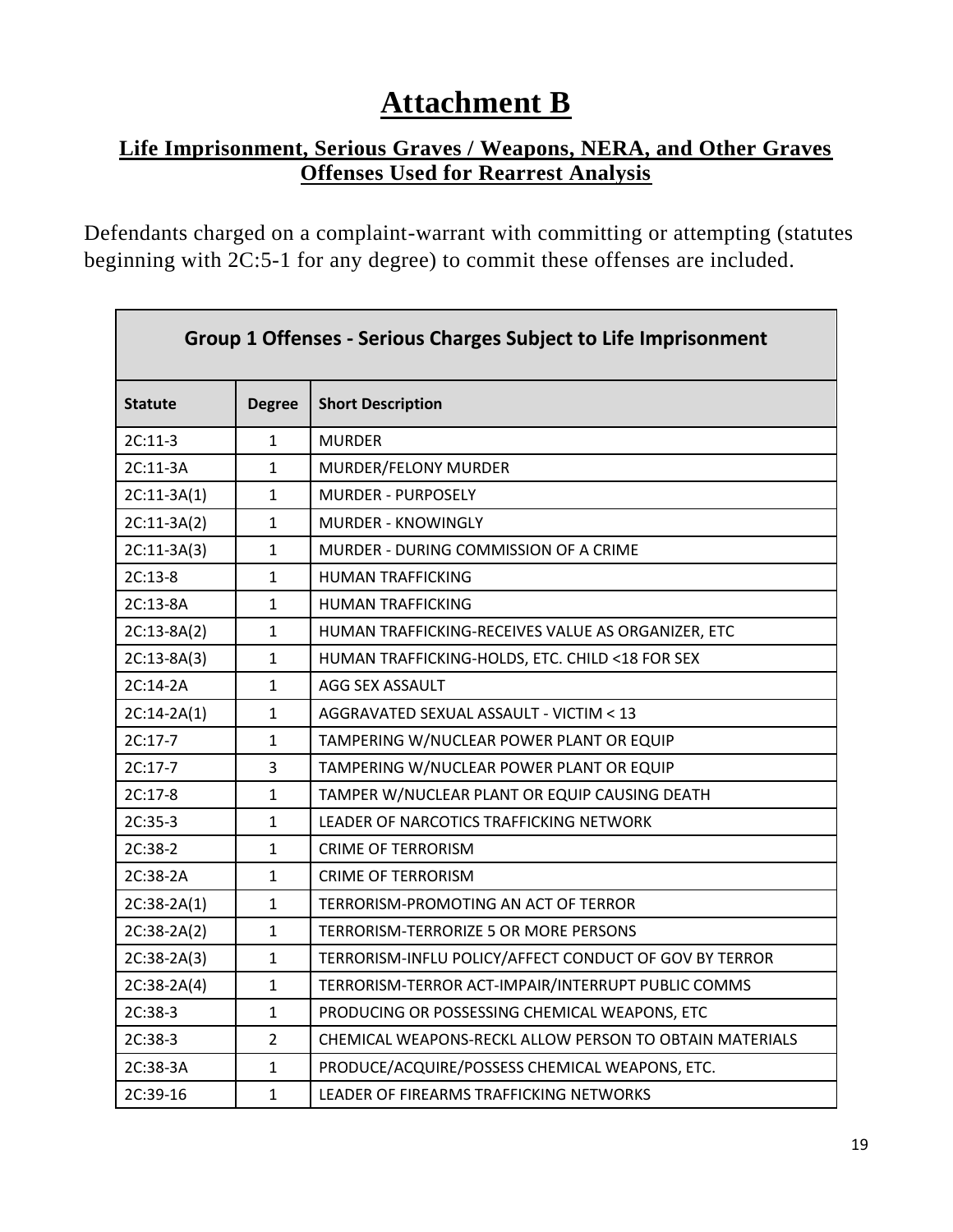# **Group 2 Offenses – Serious Charges and Serious Graves / Weapons Charges**

| <b>Statute</b>   | <b>Degree</b>  | <b>Short Description</b>                                |
|------------------|----------------|---------------------------------------------------------|
| $2C:11-4$        | $\mathbf{1}$   | AGGRAVATED MANSLAUGHTER                                 |
| $2C:11-4$        | $\overline{2}$ | MANSLAUGHTER                                            |
| 2C:11-4A         | $\mathbf{1}$   | AGGRAVATED MANSLAUGHTER-EXTREME INDIFFERENCE HUMAN LIFE |
| $2C:11-4A(1)$    | $\mathbf{1}$   | AGGRAVATED MANSLAUGHTER-EXTREME INDIFFERENCE HUMAN LIFE |
| $2C:11-4A(2)$    | $\mathbf{1}$   | AGGRAVATED MANSLAUGHTER-WHILE FLEE/ELUDE LAW OFFICER    |
| 2C:11-4B         | $\mathbf{1}$   | <b>MANSLAUGHTER</b>                                     |
| $2C:11-4B(1)$    | $\mathbf{1}$   | MANSLAUGHTER - COMMITTED RECKLESSLY                     |
| $2C:11-4B(1)$    | $\overline{2}$ | MANSLAUGHTER - COMMITTED RECKLESSLY                     |
| $2C:11-4B(2)$    | $\mathbf{1}$   | MANSLAUGHTER-PASSION/PROVOCATION                        |
| $2C:11-4B(2)$    | $\overline{2}$ | MANSLAUGHTER-PASSION/PROVOCATION                        |
| $2C:11-4B(3)$    | $\mathbf{1}$   | MANSLAUGHTER-CAUSE DEATH WHILE FLEE/ELUDE LAW OFFICER   |
| $2C:14-2$        | $\mathbf{1}$   | AGGRAVATED SEXUAL ASSAULT                               |
| $2C:14-2$        | $\overline{2}$ | SEXUAL ASSAULT                                          |
| $2C:14-2A(2)$    | $\mathbf{1}$   | AGG SEX ASSAULT-V >=13 & <16-D RELATIVE/DISC POWER/GUAR |
| $2C:14-2A(2)(A)$ | $\mathbf{1}$   | AGG SEX ASSAULT-VIC >=13 & <16-DEF & VIC RELATED        |
| $2C:14-2A(2)(B)$ | $\mathbf{1}$   | AGG SEX ASSAULT-V >=13 & < 16-D W/ SUPERV/DISC POWER    |
| $2C:14-2A(2)(C)$ | $\mathbf{1}$   | AGG SEX ASSAULT-V>=13 & <16-D RESOURCE PARENT/GUARDIAN  |
| $2C:14-2A(3)$    | $\mathbf{1}$   | AGG SEX ASSAULT-DURING ROBBERY/KIDNAP/HOMICIDE/ETC.     |
| $2C:14-2A(4)$    | $\mathbf{1}$   | AGG SEX ASSAULT-D ARMED W/ & THREATENS USE OF WEAPON    |
| $2C:14-2A(5)$    | $\mathbf{1}$   | AGG SEX ASSAULT-DEF AIDED BY >=1 PERSONS-FORCE/COERCION |
| $2C:14-2A(5)(A)$ | $\mathbf{1}$   | AGG SEX ASSAULT - D AIDED BY >=1 PPL + FORCE/COERCION   |
| $2C:14-2A(5)(B)$ | $\mathbf{1}$   | AGG SEX ASSAULT-AIDED BY >=1 PPL-V HELPLESS/DEFECTIVE   |
| $2C:14-2A(6)$    | $\mathbf{1}$   | AGG SEX ASSAULT-FORCE/COERCION & SEVERE INJURY TO VIC   |
| $2C:14-2A(7)$    | 1              | AGG SEX ASSAULT-V HELPLESS, INCAPACITATED, ETC.         |
| $2C:15-1$        | $\mathbf{1}$   | ROBBERY-BI/FEAR/WHILE 1ST/2ND DEG CRIME W/ WEAP, ETC    |
| $2C:15-1A(1)$    | $\mathbf 1$    | ROBBERY-INFLICTS BI OR USES FORCE - ARMED               |
| $2C:15-1A(2)$    | 1              | ROBBERY-THREAT OR FEAR OF BI - ARMED                    |
| $2C:15-1A(3)$    | $\mathbf{1}$   | ROBBERY-THREAT OR COMMITS - ARMED                       |
| 2C:15-1B         | 1              | <b>ARMED ROBBERY</b>                                    |
| $2C:15-2$        | $\mathbf{1}$   | CARJACKING                                              |
| 2C:15-2A         | 1              | CARJACKING                                              |
| $2C:15-2A(1)$    | $\mathbf{1}$   | CARJACKING-INFLICT BI OR USES FORCE UPON OCCUPANT       |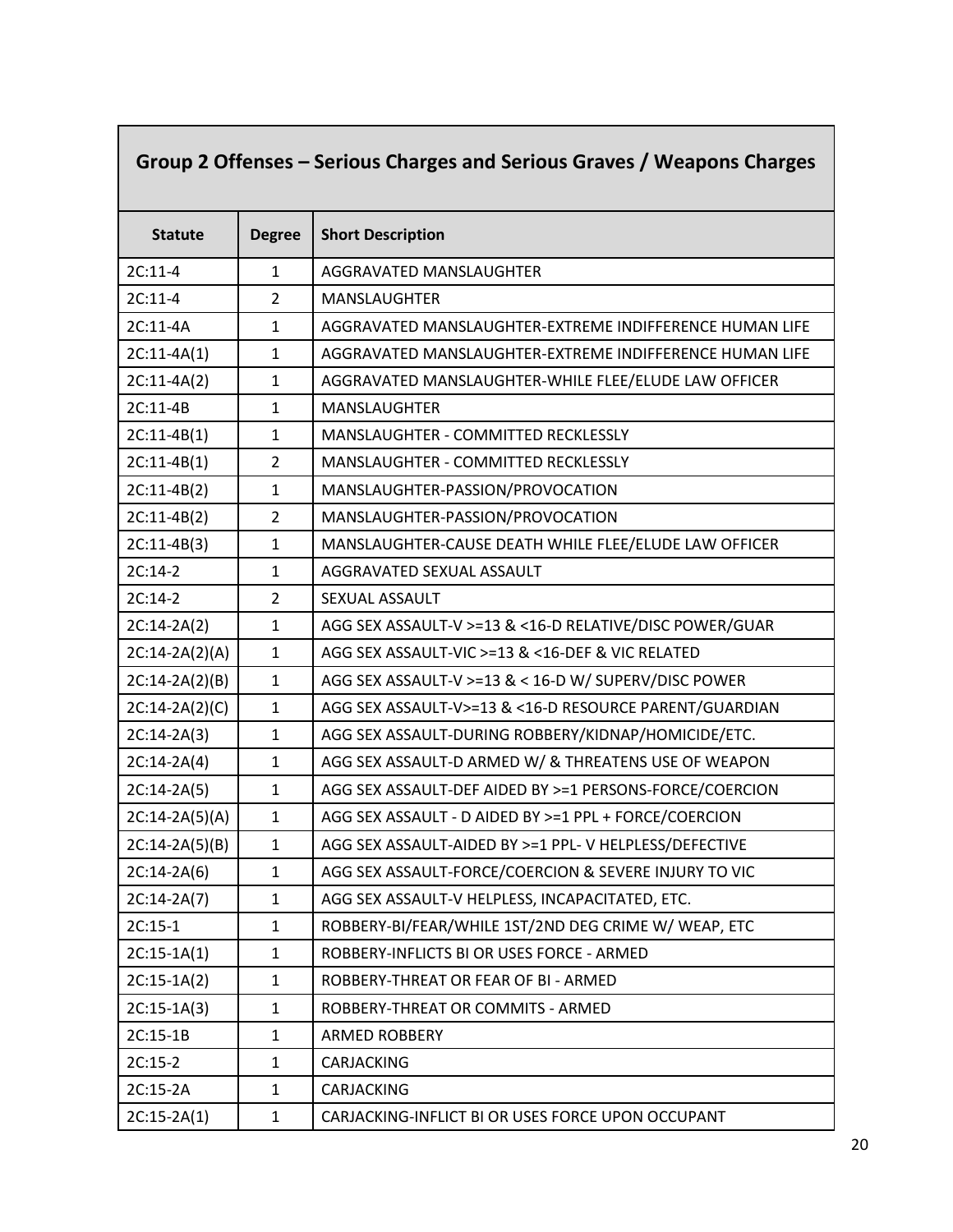# **Group 2 Offenses – Serious Charges and Serious Graves / Weapons Charges**

| <b>Statute</b> | <b>Degree</b>  | <b>Short Description</b>                                |
|----------------|----------------|---------------------------------------------------------|
| $2C:15-2A(2)$  | $\mathbf{1}$   | CARJACKING-THREATEN OCCUPANT / W BODILY INJURY          |
| $2C:15-2A(3)$  | $\mathbf{1}$   | CARJACKING: THREATENS/COMMITS 1ST-2ND DEGREE CRIME      |
| $2C:15-2A(4)$  | $\mathbf{1}$   | CARJACKING AND RETAIN DRIVER OR OCCUPANT                |
| 2C:29-5        | $\overline{2}$ | ESCAPE - USES FORCE/THREAT/DEADLY WEAPON                |
| 2C:29-5        | 3              | ESCAPE:NO FORCE/THREAT/DEADLY WEAPON                    |
| 2C:29-5A       | $\overline{2}$ | ESCAPE-FROM DETENTION-USING FORCE/THREAT/DEADLY WEAPON  |
| 2C:29-5A       | 3              | <b>ESCAPE-FROM DETENTION</b>                            |
| 2C:39-3B       | 3              | PROHIBITED WEAPONS AND DEVICES - SAWED-OFF SHOTGUN      |
| 2C:39-4B       | $\overline{2}$ | POSS OF WEAPON FOR UNLAWFUL PURPOSE-EXPLOSIVES          |
| 2C:39-4C       | $\overline{2}$ | POSS OF WEAPON FOR UNLAWFUL PURPOSE-DESTRUCTIVE DEVICE  |
| 2C:39-5A       | $\overline{2}$ | UNLAWFUL POSS WEAP- MACHINE GUN                         |
| 2C:39-5A       | 3              | UNLAWFUL POSS WEAP- MACHINE GUN                         |
| $2C:39-5E(1)$  | 3              | UNLAWFUL POSSESSION OF WEAPONS AT EDU INSTIT.           |
| 2C:39-5F       | $\overline{2}$ | UNLAWFUL POSSESSION OF WEAPONS - ASSAULT FIREARM        |
| 2C:39-5F       | 3              | UNLAWFUL POSSESSION OF WEAPONS - ASSAULT FIREARM        |
| 2C:39-7A       | 4              | CERTAIN PERSONS NOT TO HAVE WEAP-CONVICTED CRIME        |
| $2C:39-7B(1)$  | $\overline{2}$ | CERT PERSON NOT TO HAVE WEAP PRIOR CONV 2C:16-1, ETC.   |
| 2C:39-7B(2)    | 3              | CERTAIN PERSONS NOT TO HAVE WEAPONS PRIOR DP DV         |
| 2C:39-7B(3)    | $\overline{3}$ | CERTAIN PERSONS NOT TO HAVE WEAP-PROHIBITED BY DVA 1991 |
| 2C:39-9A       | 3              | WEAPONS-MANU/TRANSPORT/DISP/DEFACEMENT- MACHINE GUN     |
| 2C:39-9B       | 3              | WEAPONS-MANU/TRANSPO/DISP/DEFACEMENT-SAWED OFF SHOTGUN  |
| 2C:39-9E       | 3              | WEAPONS-MANU/TRANSP/DISP/DEFACEMENT-DEF DEFACED FIREARM |
| 2C:39-9E       | $\overline{4}$ | WEAPONS-MANU/TRANSPO/ DISP/DEFACEMENT-DEFACED FIREARM   |
| 2C:39-9G       | $\overline{3}$ | WEAPONS-MANU/TRANSPO/DISP/DEFACEMENT-ASSAULT FIREARMS   |
| 2C:39-91       | $\overline{2}$ | WEAPONS-MANU/TRANSPO/DISP/DEFACEMENT-INTO STATE         |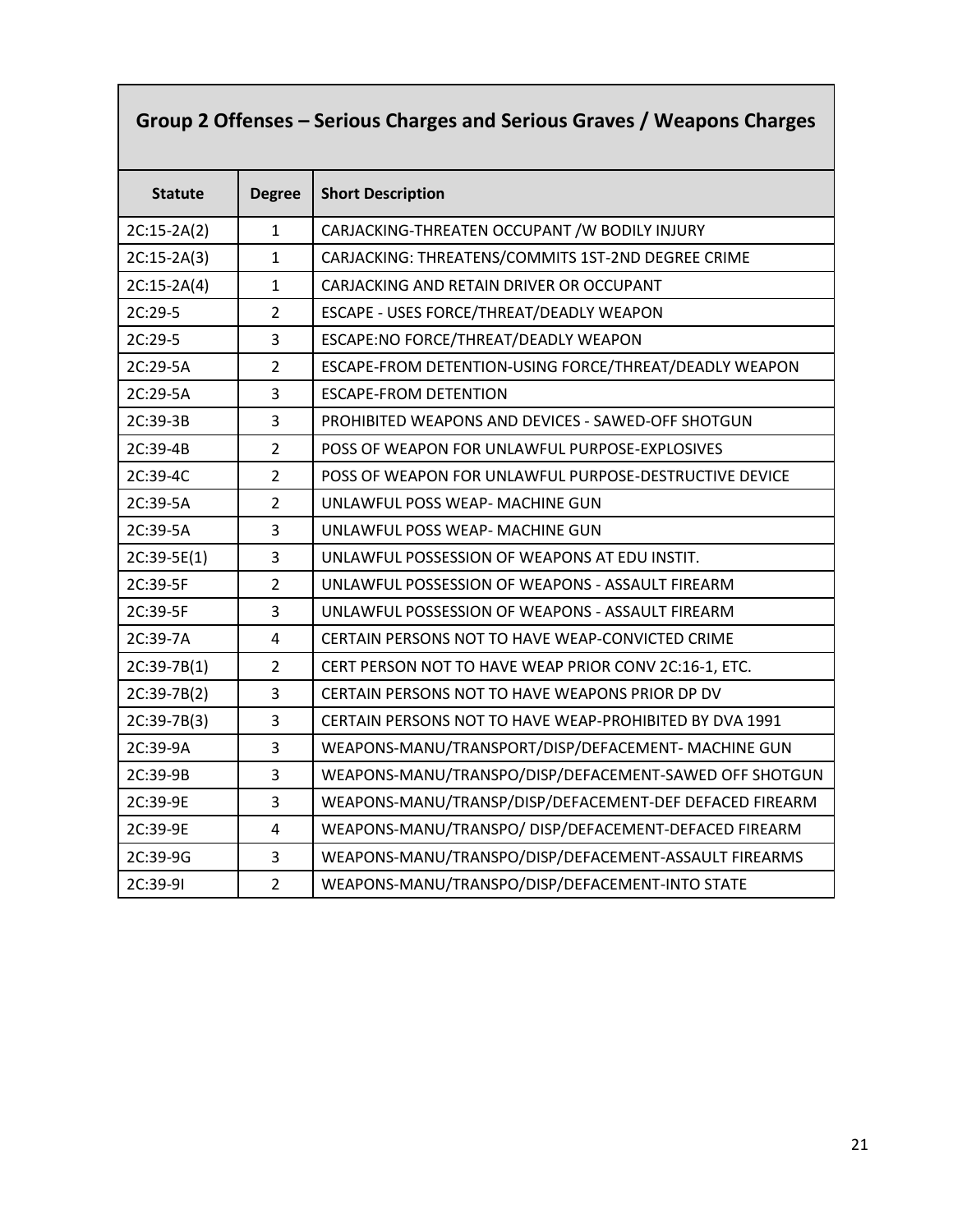| <b>Group 3 Offenses - Serious NERA Charges</b> |                |                                                         |
|------------------------------------------------|----------------|---------------------------------------------------------|
| <b>Statute</b>                                 | <b>Degree</b>  | <b>Short Description</b>                                |
| 2C:11-5                                        | $\mathbf{1}$   | DEATH BY AUTO OR VESSEL (VEHICULAR HOMICIDE)            |
| $2C:11-5$                                      | $\overline{2}$ | DEATH BY AUTO OR VESSEL (VEHICULAR HOMICIDE)            |
| 2C:11-5A                                       | $\mathbf{1}$   | DEATH BY AUTO OR VESSEL (VEHICULAR HOMICIDE)            |
| 2C:11-5A                                       | $\overline{2}$ | DEATH BY AUTO OR VESSEL (VEHICULAR HOMICIDE)            |
| 2C:11-5A                                       | $\overline{2}$ | RECKLESS DEATH BY AUTO OR VESSEL (VEHICULAR HOMICIDE)   |
| $2C:11-5B(3)(A)$                               | $\mathbf{1}$   | VEHICULAR HOMICIDE-DWI/REFUSAL-ON/NEAR SCHOOL PROPERTY  |
| $2C:11-5B(3)(B)$                               | $\mathbf{1}$   | VEHICULAR HOMICIDE-DWI/REFUSAL-THROUGH SCHOOL CROSSING  |
| $2C:11-5B(3)(C)$                               | $\mathbf{1}$   | VEHICULAR HOMICIDE-DWI/REFUSAL-SCHOOL CROSSING-JUVENILE |
| $2C:12-1$                                      | $\overline{2}$ | <b>ASSAULT SIGNIFICANT BI</b>                           |
| $2C:12-11B(1)$                                 | $\mathbf{1}$   | DISARMING LAW OFFICER-FIRES/DISCHARGES FIREARM          |
| $2C:12-11B(2)$                                 | $\mathbf{1}$   | DISARMING LAW OFFICER-DISCHARGE/THREAT USE FIREARM/SBI  |
| $2C:12-11B(3)$                                 | $\mathbf{1}$   | DISARMING LAW OFFICER-OFFICER/OTHER SUFFERS SBI         |
| 2C:12-1B                                       | $\overline{2}$ | <b>AGG ASSAULT</b>                                      |
| $2C:12-1B(1)$                                  | $\overline{2}$ | AGG ASSAULT-ATTEMPT/CAUSE SBI PURP/KNOW/RECKLESS        |
| $2C:12-1B(13)$                                 | $\overline{2}$ | AGG ASSAULT - STRANGLE DOMESTIC VIOLENCE VICTIM         |
| $2C:12-1B(6)$                                  | $\overline{2}$ | AGG ASSAULT-CAUSE BODILY INJURY-FLEEING LAW ENFORCEMENT |
| $2C:12-1B(8)$                                  | $\overline{2}$ | AGG ASSAULT-FIRE/EXPLOSION-SBI TO EMERGENCY PERSONNEL   |
| $2C:13-1$                                      | $\mathbf{1}$   | <b>KIDNAPPING</b>                                       |
| $2C:13-1$                                      | $\overline{2}$ | KIDNAPPING - VICTIM RELEASED UNHARMED                   |
| 2C:13-1A                                       | $\mathbf{1}$   | KIDNAPPING-FOR RANSOM OR TO HOLD AS SHIELD/HOSTAGE      |
| 2C:13-1A                                       | $\overline{2}$ | KIDNAPPING-RANSOM/SHIELD/HOSTAGE-VIC RELEASED UNHARMED  |
| 2C:13-1B                                       | $\mathbf{1}$   | KIDNAPPING-HOLD FOR OTHER PURPOSES                      |
| 2C:13-1B                                       | $\overline{2}$ | KIDNAPPING-HOLD FOR OTHER PURPOSE-VIC RELEASED UNHARMED |
| $2C:13-1B(1)$                                  | 1              | KIDNAPPING-FACILITATE CRIME/FLIGHT                      |
| $2C:13-1B(1)$                                  | $\overline{2}$ | KIDNAPPING-FACILITATE CRIME/FLIGHT-VIC RELEASED UNHARMD |
| $2C:13-1B(2)$                                  | $\mathbf{1}$   | KIDNAPPING-BODILY INJURY OR TERRORIZE VIC/ANOTHER       |
| $2C:13-1B(2)$                                  | $\overline{2}$ | KIDNAPPING-BODILY INJURY/TERRORIZE VIC/ANOTHER-RELEASED |
| $2C:13-1B(3)$                                  | $\mathbf{1}$   | KIDNAPPING-INTERFERE W/ GOV'T/POLITICAL FUNCTION        |
| $2C:13-1B(3)$                                  | $\overline{2}$ | KIDNAPPING-INTERFER W/ GOV'T/POLITICAL FUNCTN-V RELEASD |
| $2C:13-1B(4)$                                  | 1              | KIDNAPPING-DEPRIVE PARENT, ETC. OF CUSTODY              |
| $2C:13-1B(4)$                                  | $\overline{2}$ | KIDNAPPING-DEPRIVE PARENT, ETC. OF CUSTODY- VIC RELEASD |
| $2C:13-1C(2)$                                  | $\mathbf{1}$   | KIDNAPPING - VICTIM UNDER 16 AND SEX ASSAULT            |
| 2C:14-2C                                       | $\overline{2}$ | SEXUAL ASSAULT-PENETRATION BY FORCE OR VICTIM STATUS    |
| 2C:15-1A                                       | $\overline{2}$ | ROBBERY BY FORCE, BI, THREAT OF BI OR THREAT OF CRIME   |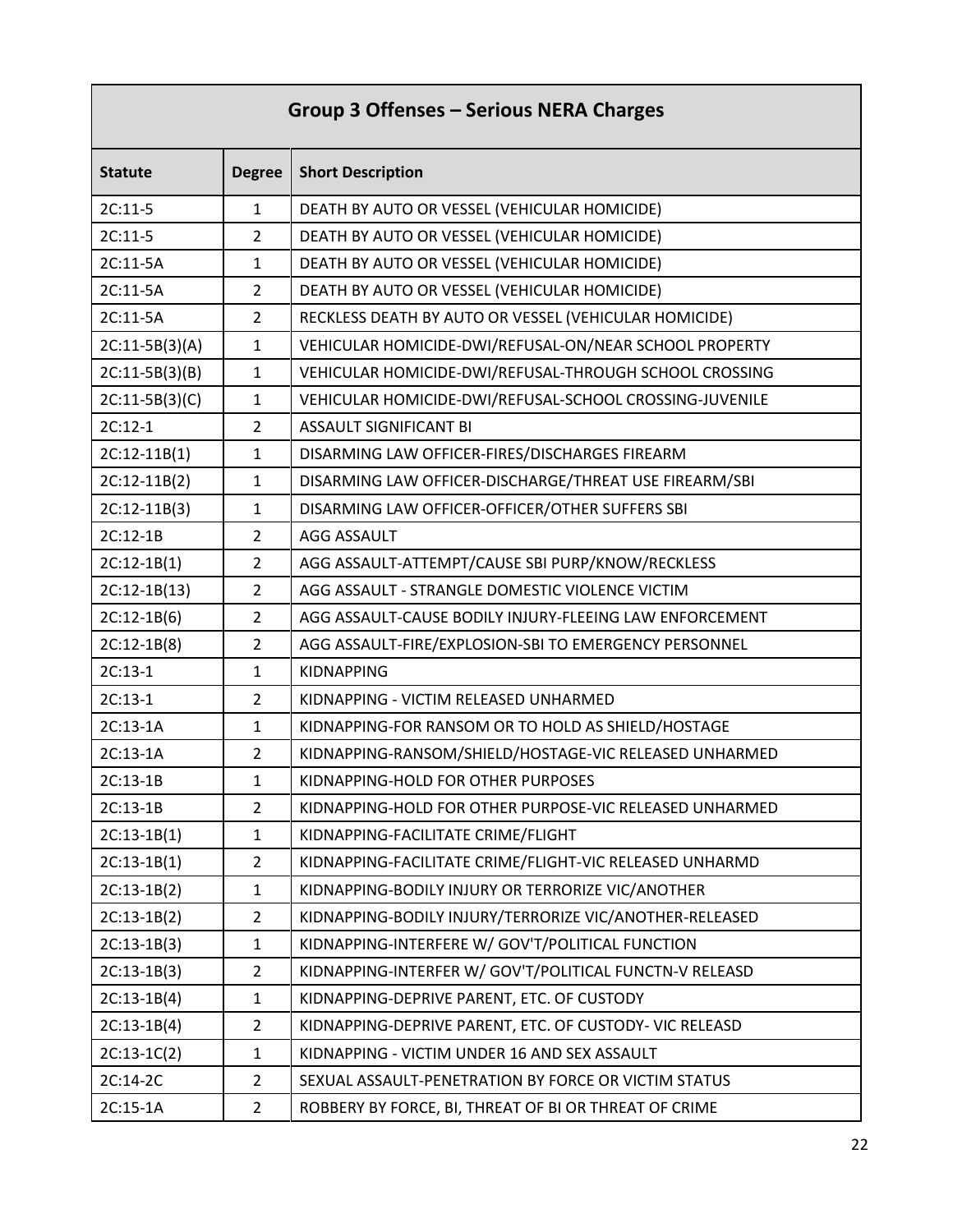| Group 3 Offenses - Serious NERA Charges |                |                                                         |
|-----------------------------------------|----------------|---------------------------------------------------------|
| <b>Statute</b>                          | <b>Degree</b>  | <b>Short Description</b>                                |
| $2C:15-1A(1)$                           | $\overline{2}$ | ROBBERY-INFLICTS BI OR USES FORCE                       |
| $2C:15-1A(2)$                           | $\overline{2}$ | ROBBERY-THREAT OR FEAR OF BI                            |
| $2C:15-1A(3)$                           | $\overline{2}$ | ROBBERY-THREAT OR COMMITS A 1ST OR 2ND DEGREE CRIME     |
| 2C:17-1A                                | $\mathbf{1}$   | <b>AGGRAVATED ARSON</b>                                 |
| 2C:17-1A                                | $\overline{2}$ | <b>AGGRAVATED ARSON</b>                                 |
| $2C:17-1A(1)$                           | $\mathbf{1}$   | AGG ARSON-PURP/KNOW DANGER OF DEATH/BI+HOUSE OF WORSHIP |
| $2C:17-1A(1)$                           | $\overline{2}$ | AGG ARSON-PURPOSE OR KNOWING DANGER OF DEATH OR BI      |
| 2C:18-2                                 | $\overline{2}$ | BURGLARY-INFLICT/ATTEMPT TO INFLICT BI OR ARMED         |
| 2C:18-2A                                | $\overline{2}$ | BURGLARY-INFLICT/ATTEMPT TO INFLICT BI OR ARMED         |
| $2C:18-2A(1)$                           | $\overline{2}$ | BURGLARY-ENTERING STRUCTURE ETC-INFLICT/ATTMPT BI/ARMED |
| $2C:18-2A(2)$                           | $\overline{2}$ | BURGLARY-REMAIN IN STRUCTURE ETC-INFLICT/ATMPT BI/ARMED |
| $2C:18-2A(3)$                           | $\overline{2}$ | BURGLARY-TRESPSS UTILITY CO PROP-INFLCT/ATMPT BI/ARMED  |
| 2C:18-2B                                | $\overline{2}$ | BURGLARY-INFLICT/ATTEMPT TO INFLICT BI OR ARMED         |
| $2C:18-2B(1)$                           | $\overline{2}$ | BURGLARY-INFLICT/ATTEMPT TO INFLICT BI                  |
| $2C:18-2B(2)$                           | $\overline{2}$ | <b>BURGLARY-ARMED</b>                                   |
| 2C:20-5A                                | $\overline{2}$ | THEFT BY EXTORTION-INFLICT BI/CONFINE/RESTRAIN          |
| $2C:24-4B(3)$                           | $\mathbf{1}$   | ENDANGERING-PERMIT CHILD TO ENGAGE IN PORNOGRAPHY       |
| $2C:24-4B(3)$                           | $\overline{2}$ | ENDANGERING WELFARE OF CHILDREN                         |
| 2C:35-4.1                               | $\mathbf{1}$   | BOOBY TRAP IN MANU/DIST FACILITY CAUSES-BODILY INJURY   |
| 2C:35-4.1                               | $\overline{2}$ | <b>BOOBY TRAP-CAUSES BODILY INJURY</b>                  |
| 2C:35-4.1B                              | 1              | BOOBY TRAPS IN CDS MANU/DIST FACILITY - CAUSE BODILY IN |
| 2C:35-4.1B                              | $\overline{2}$ | BOOBY TRAPS IN CDS MANU/DIST FACILITY                   |
| 2C:35-9A                                | $\mathbf{1}$   | DRUG-INDUCED DEATH - STRICT LIABILITY                   |
| 2C:38-3B                                | $\overline{2}$ | CHEMICAL WEAPONS-RECKL ALLOW PERSON TO OBTAIN MATERIALS |
| $2C:41-2$                               | $\mathbf{1}$   | RACKETEERING - PROHIBITED ACTIVITIES                    |
| 2C:41-2A                                | $\mathbf{1}$   | RACKETEERING - THRU VIOLENCE/1ST DEGREE CRIME/FIREARM   |
| 2C:41-2B                                | $\mathbf{1}$   | RACKETEERING-CONTROL OF BUSINESS-VIOLENCE/1ST DEG/ETC   |
| 2C:41-2C                                | $\mathbf{1}$   | RACKETEERING-EMPLOYEE PARTICIPATES-VIOLENCE/1ST DEG/ETC |
| 2C:41-2D                                | $\mathbf{1}$   | RACKETEERING-CONSPIRE IN RACKETEERING-VIOL/1ST DEG/ETC  |
| $2C:41-3$                               | $\mathbf{1}$   | RACKETEERING-CRIME VIOLENCE/1ST DEGREE/USE OF FIREARMS  |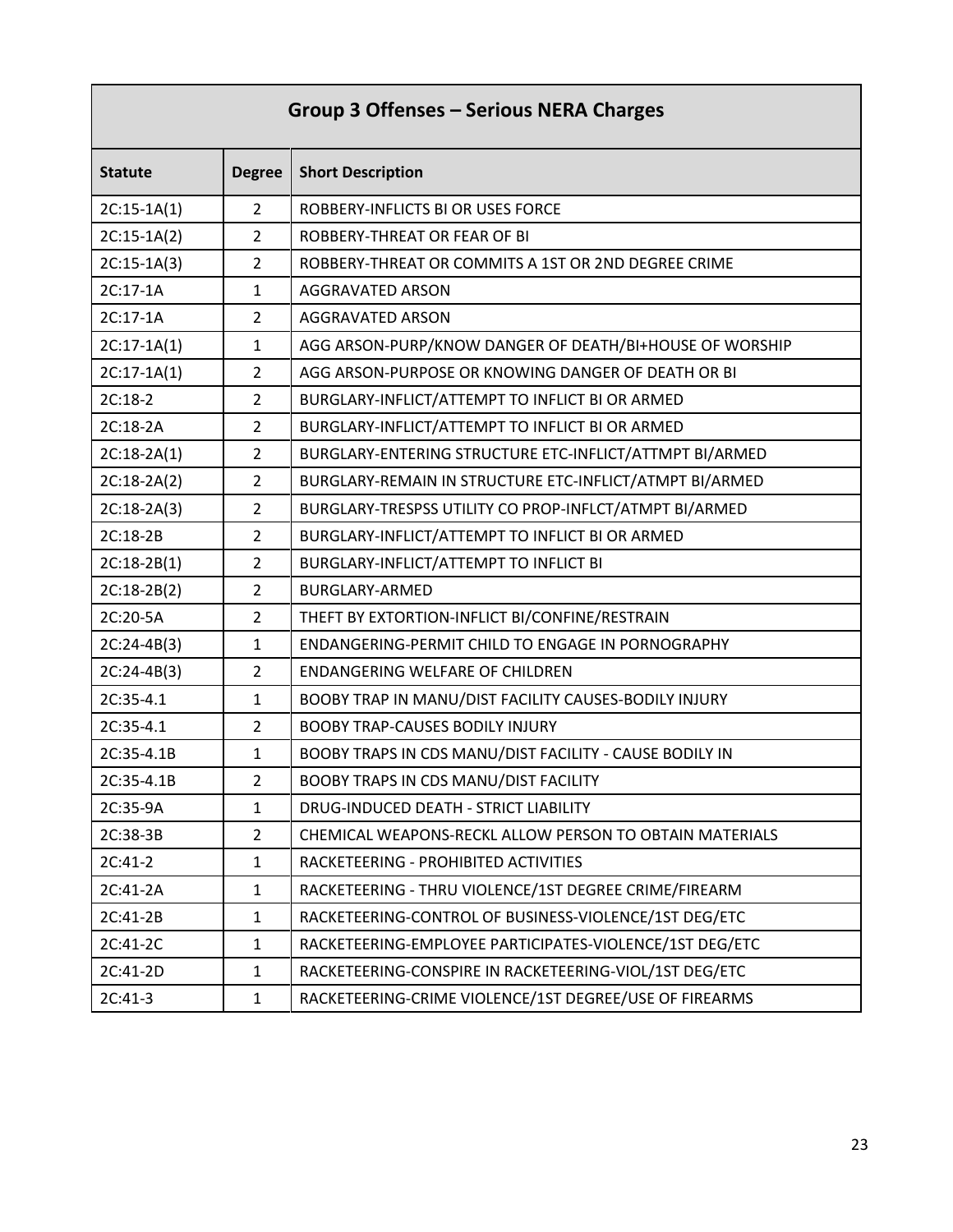| Group 4 Offenses - Lesser Graves / Weapon Charges |               |                                                       |
|---------------------------------------------------|---------------|-------------------------------------------------------|
| <b>Statute</b>                                    | <b>Degree</b> | <b>Short Description</b>                              |
| 2C:39-3A                                          | 3             | PROHIBITED WEAPONS AND DEVICES-DESTRUCTIVE DEVICE     |
| $2C:39-3D$                                        | 4             | PROHIBITED WEAPONS AND DEVICES - DEFACED FIREARMS     |
| 2C:39-4.1A                                        | $\mathcal{P}$ | POSSESSION OF FIREARM WHILE COMMITTING CDS/BIAS CRIME |
| $2C:39-4A(1)$                                     | $\mathcal{P}$ | POSS OF WEAPON FOR UNLAWFUL PURPOSE-FIREARM-ANYONE    |
| $2C:39-4A(2)$                                     | $\mathcal{P}$ | POSS OF WEAPON FOR UNLAWFUL PURPOSE-COMMUNITY GUN     |
| $2C:39-5B(1)$                                     | $\mathbf{1}$  | UNLAWFUL POSS WEAPON-HANDGUNS WITHOUT PERMIT          |
| $2C:39-5B(1)$                                     | $\mathcal{P}$ | UNLAWFUL POSS WEAPON-HANDGUNS WITHOUT PERMIT          |
| $2C:39-5C(1)$                                     | 3             | UNLAWFUL POSS WEAP - RIFLES/SHOTGUNS                  |
| $2C:39-5C(2)$                                     | 3             | UNLAWFUL POSS WEAP - RIFLE/SHOTGUN LOADED             |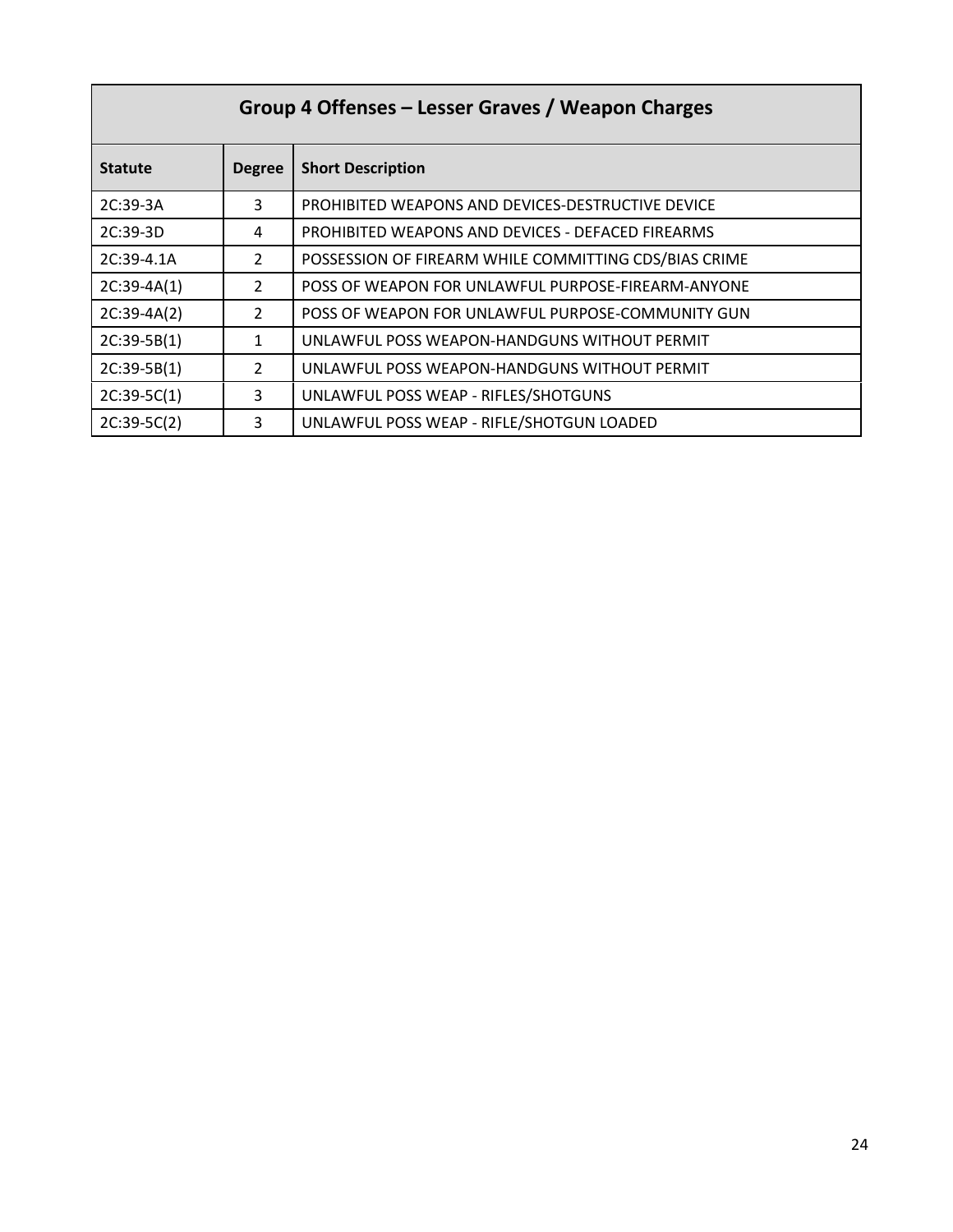| Group 5 Offenses - Other Graves Act Charges |                |                                                         |
|---------------------------------------------|----------------|---------------------------------------------------------|
| <b>Statute</b>                              | <b>Degree</b>  | <b>Short Description</b>                                |
| 2C:12-1B                                    | 3              | AGG ASSAULT                                             |
| 2C:12-1B                                    | 4              | AGG ASSAULT                                             |
| $2C:12-1B(10)$                              | 3              | AGG ASSAULT-POINT, ETC. IMITATION FIREARM AT OFFICER    |
| $2C:12-1B(11)$                              | 3              | AGG ASSAULT-USE, ETC. LASER SIGHTING DEVICE AT OFFICER  |
| $2C:12-1B(12)$                              | 3              | AGG ASSAULT - ON DOMESTIC VIOLENCE VICTIM               |
| $2C:12-1B(13)$                              | 3              | AGG ASSAULT - STRANGLE DOMESTIC VIOLENCE VICTIM         |
| $2C:12-1B(2)$                               | 3              | AGG ASSAULT-ATTEMPT/CAUSE BI W/DEADLY WEAPON PURP/KNOW  |
| $2C:12-1B(3)$                               | 4              | AGG ASSAULT-CAUSE INJURY WITH WEAPON-RECKLESS           |
| $2C:12-1B(4)$                               | 4              | AGG ASSAULT W/ FIREARM                                  |
| $2C:12-1B(5)$                               | 3              | AGG ASSAULT-SIMPLE ASSAULT ON CERTAIN PEOPLE            |
| $2C:12-1B(5)$                               | 4              | AGG ASSAULT-SIMPLE ASSAULT ON CERTAIN PEOPLE            |
| $2C:12-1B(5)(A)$                            | 3              | AGG ASSAULT-ON LAW ENFORCEMENT OFFICER-BODILY INJURY    |
| $2C:12-1B(5)(A)$                            | 4              | AGG ASSAULT-ON LAW ENFORCEMENT OFFICER                  |
| $2C:12-1B(5)(B)$                            | 3              | AGG ASSAULT-ON PAID/VOLUNTEER FIREMAN-BODILY INJURY     |
| $2C:12-1B(5)(B)$                            | 4              | AGG ASSAULT-ON PAID/VOLUNTEER FIREMAN                   |
| $2C:12-1B(5)(C)$                            | 3              | AGG ASSAULT-EMERGENCY 1ST AID/MEDICAL SERVE PERSON-BI   |
| $2C:12-1B(5)(C)$                            | 4              | AGG ASSAULT-EMERGENCY 1ST AID/MEDICAL SERVICE PERSON    |
| $2C:12-1B(5)(D)$                            | 3              | AGG ASSAULT-ASSAULT ON SCHOOL EMPLOYEE-BODILY INJURY    |
| $2C:12-1B(5)(D)$                            | 4              | AGG ASSAULT-ASSAULT ON SCHOOL EMPLOYEE                  |
| $2C:12-1B(5)(E)$                            | 3              | AGG ASSAULT-ASSAULT ON DCPP/DYFS EMPLOYEE W/ BI         |
| $2C:12-1B(5)(E)$                            | 4              | AGG ASSAULT-ASSAULT ON DCPP/DYFS EMPLOYEE               |
| $2C:12-1B(5)(F)$                            | 3              | AGG ASSAULT-AGAINST A JUDGE/JUSTICE W/SBI               |
| $2C:12-1B(5)(F)$                            | 4              | AGG ASSAULT-AGAINST A JUDGE/JUSTICE                     |
| $2C:12-1B(5)(G)$                            | 3              | AGG ASSAULT-ASSAULT ON BUS DRIVER/SUPERVISOR W/ BI      |
| $2C:12-1B(5)(G)$                            | 4              | AGG ASSAULT-ASSAULT ON BUS DRIVER/SUPERVISOR            |
| $2C:12-1B(5)(H)$                            | 3              | AGG ASSAULT-ASSAULT ON CORREC/PROB/SHERIFF OFC. W/ BI   |
| $2C:12-1B(5)(H)$                            | 4              | AGG ASSAULT-ASSAULT ON CORREC/PROB/SHERIFF OFC.         |
| $2C:12-1B(5)(I)$                            | 3              | AGGRAVATED ASSAULT ON A UTILITY COMPAN W/SBI            |
| $2C:12-1B(5)(1)$                            | 4              | AGGRAVATED ASSAULT ON A UTILITY COMPAN                  |
| $2C:12-1B(5)(J)$                            | 3              | AGG ASSAULT-ASSAULT ON A HEALTH CARE WORKER W/ BI       |
| $2C:12-1B(5)(J)$                            | 4              | AGG ASSAULT-ASSAULT ON A HEALTH CARE WORKER             |
| $2C:12-1B(5)(K)$                            | 3              | AGG ASSAULT-ON DIRECT CAREWORKER W/BI, PERP NOT PATIENT |
| $2C:12-1B(5)(K)$                            | $\overline{a}$ | AGG ASSAULT-ON DIRECT CARE WORKER + PERP IS NOT PATIENT |
| $2C:12-1B(7)$                               | 3              | AGG ASSAULT-ATTEMPT/CAUSE SIGNIFICANT BODILY INJURY     |